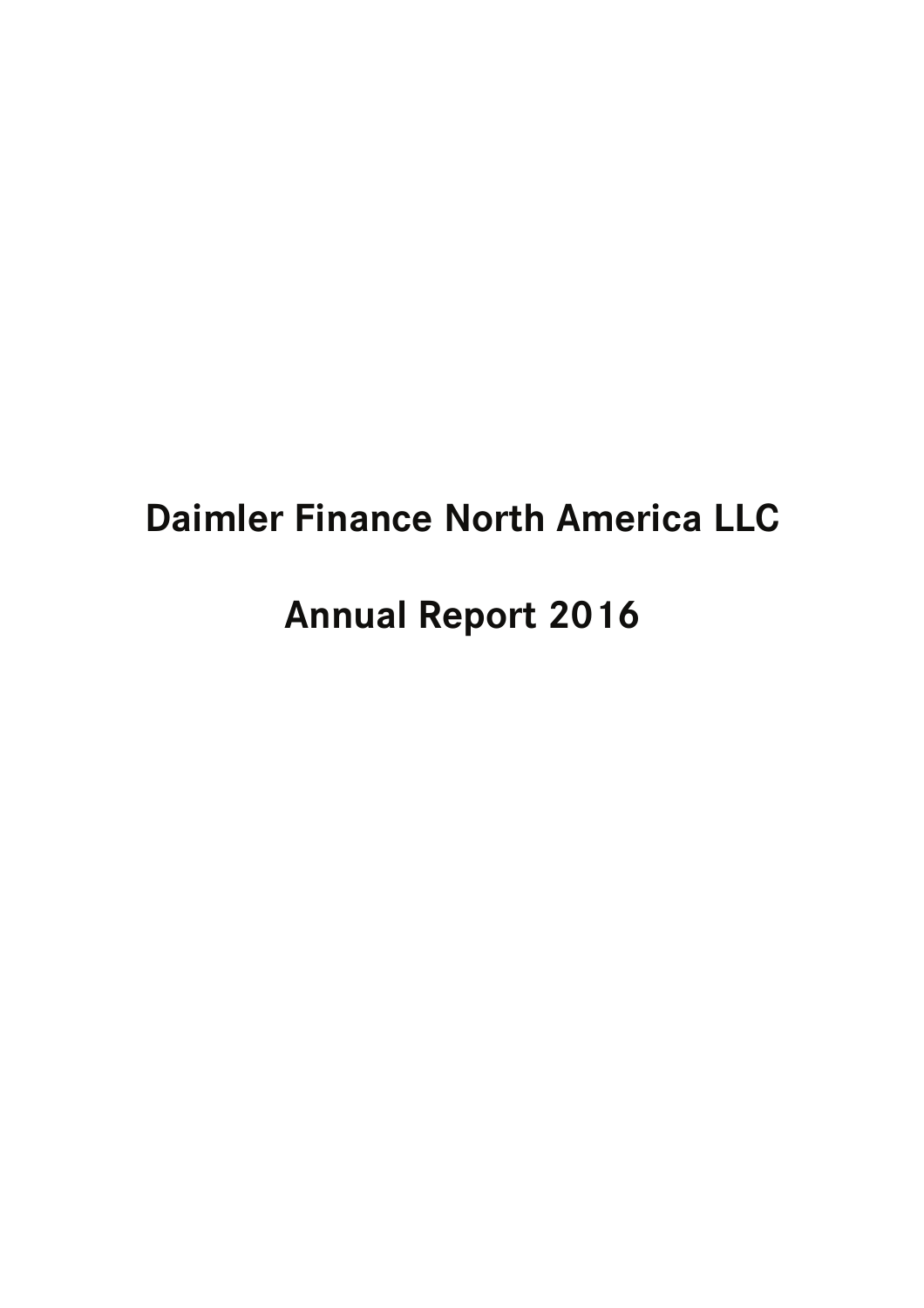# Table of Contents

| 1. |  |
|----|--|
| 2. |  |
| 3. |  |
| 4. |  |
| 5. |  |
| 6. |  |
| 7. |  |
| 8. |  |
| 9. |  |
|    |  |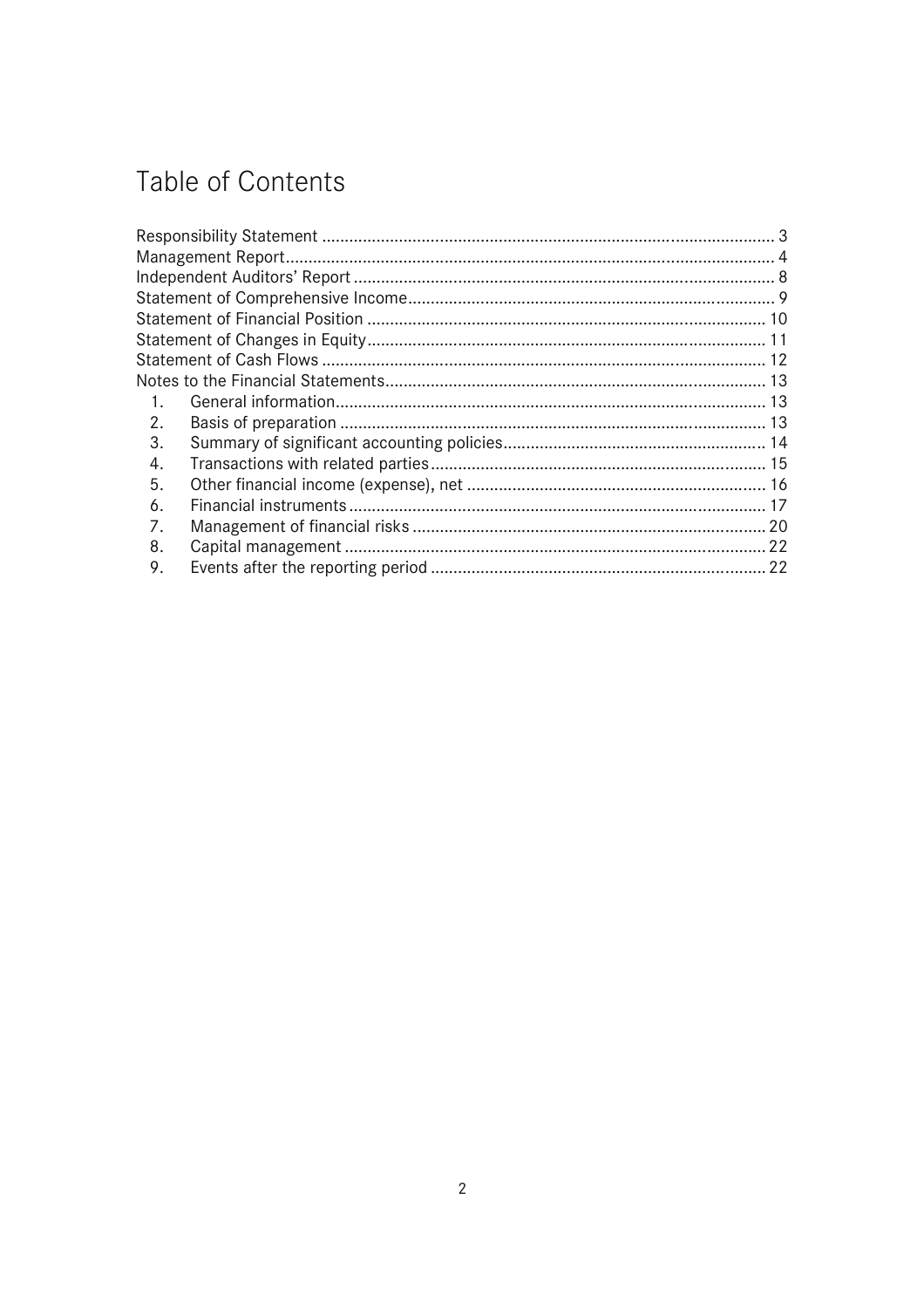# **Responsibility Statement**

To the best of our knowledge, and in accordance with the applicable reporting principles, the financial statements of Daimler Finance North America LLC (the Company) provide a true and fair view of the assets, liabilities, financial position and profit or loss of the Company, and the Company's Management Report provides a fair review of the development and performance of the business and the position of the Company, together with a description of the principal opportunities and risks associated with the expected development of the Company.

Park Ridge, NJ (USA) April 28, 2017

Vimi Platto

Gianni P. Gatto **Chief Accounting Officer** 

**Ruben Simmons** President & Chief Executive Officer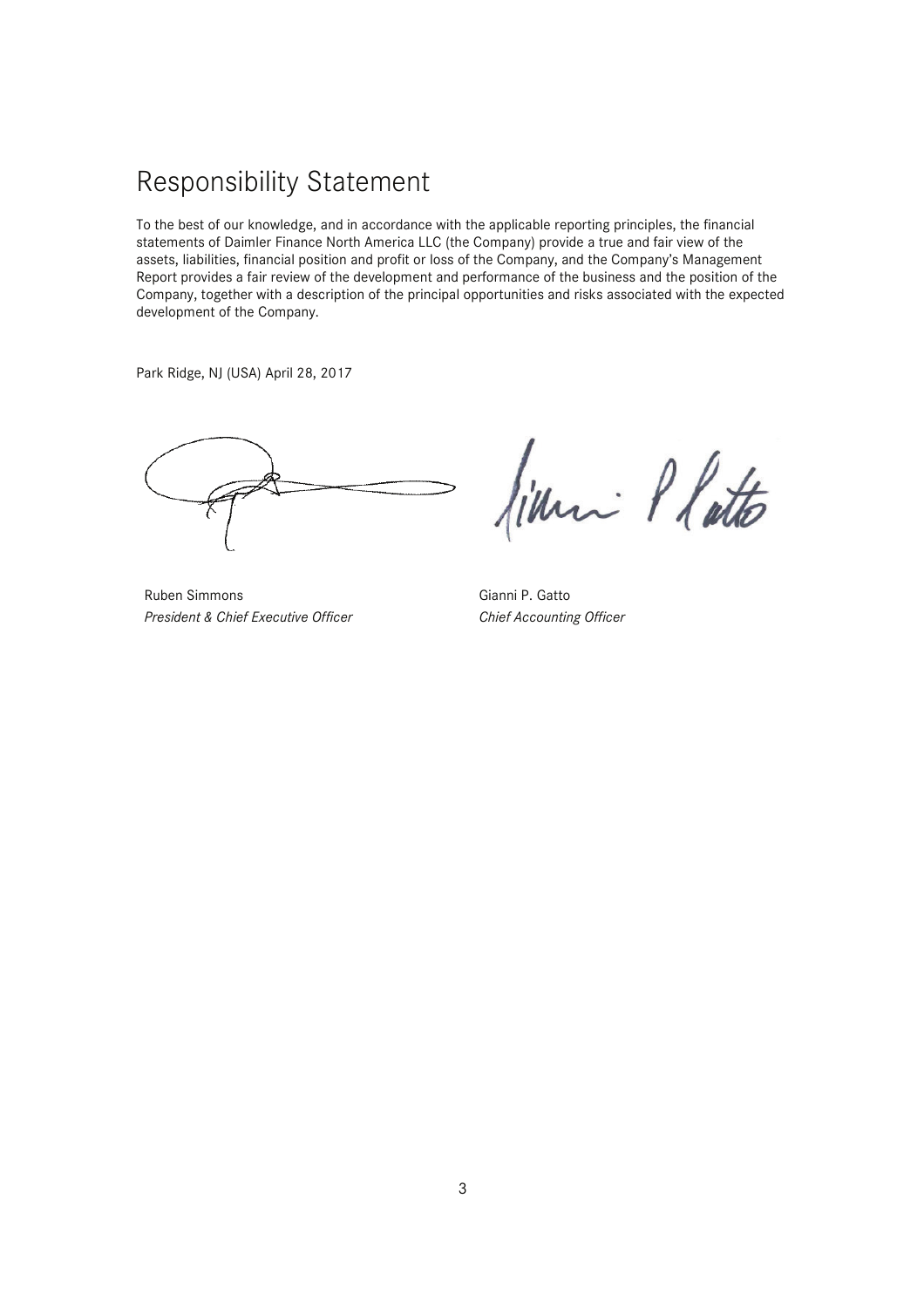# Management Report

### General

Daimler Finance North America LLC ("DFNA" or the "Company") is a wholly-owned subsidiary of Daimler North America Corporation ("DNA"), which is in turn a wholly-owned subsidiary of Daimler AG ("DAG" or "Daimler").

DFNA accesses U.S. and foreign capital markets to raise funds, which it lends to DNA through a consolidated funding and cash management system. As such, it has relationships with other subsidiaries of DAG. DAG issued full and unconditional guarantees for DFNA's obligations incurred under its outstanding notes and bonds program and commercial paper program. DFNA and DNA entered into an intercompany loan agreement which is intended to mirror DFNA's external borrowings such that interest expense with third parties is offset by corresponding interest income from DNA.

This document contains forward looking statements that reflect our current views about future events. The words "anticipate," "assume," "believe," "estimate," "expect," "intend," "may," "can," "could," "plan," "project," "should" and similar expressions are used to identify forward-looking statements. These statements are subject to many risks and uncertainties, including:

- an adverse development of global economic conditions, in particular a decline of demand and investment activity in the United States;
- a deterioration of our funding possibilities on the credit and financial markets, which could result in an increase in borrowing costs or limit our funding flexibility;
- changes in currency exchange rates and interest rates;
- changes in laws, regulations and government policies that may affect the Company or any of its sister companies; and
- the business outlook of the Company's sister companies in the United States, which may affect the funding requirements of these companies in the automotive and financial services businesses.

The following discussion should be read in conjunction with the DFNA's financial statements as of and for the years ended December 31, 2016 and 2015, which were prepared using International Financial Reporting Standards (IFRS) as issued by the International Accounting Standards Board (IASB). Note 3 to the financial statements provides an overview of the Company's significant accounting policies.

The percentages in the following discussion were computed using exact dollar amounts and numbers. Some of those percentages may, therefore, not reflect the ratio between the rounded amounts presented below.

### **Earnings**

#### Interest Income

Interest income increased to \$640,166 in 2016 from \$570,447 in 2015, an increase of 12%. The increase was caused by a higher average balance of receivables from related parties in 2016 compared to 2015.

### **Interest Expense**

Interest expense increased to \$640.166 in 2016 from \$570.447 in 2015, an increase of 12%. The increase was caused by a higher average balance of external borrowings in 2016 compared to 2015.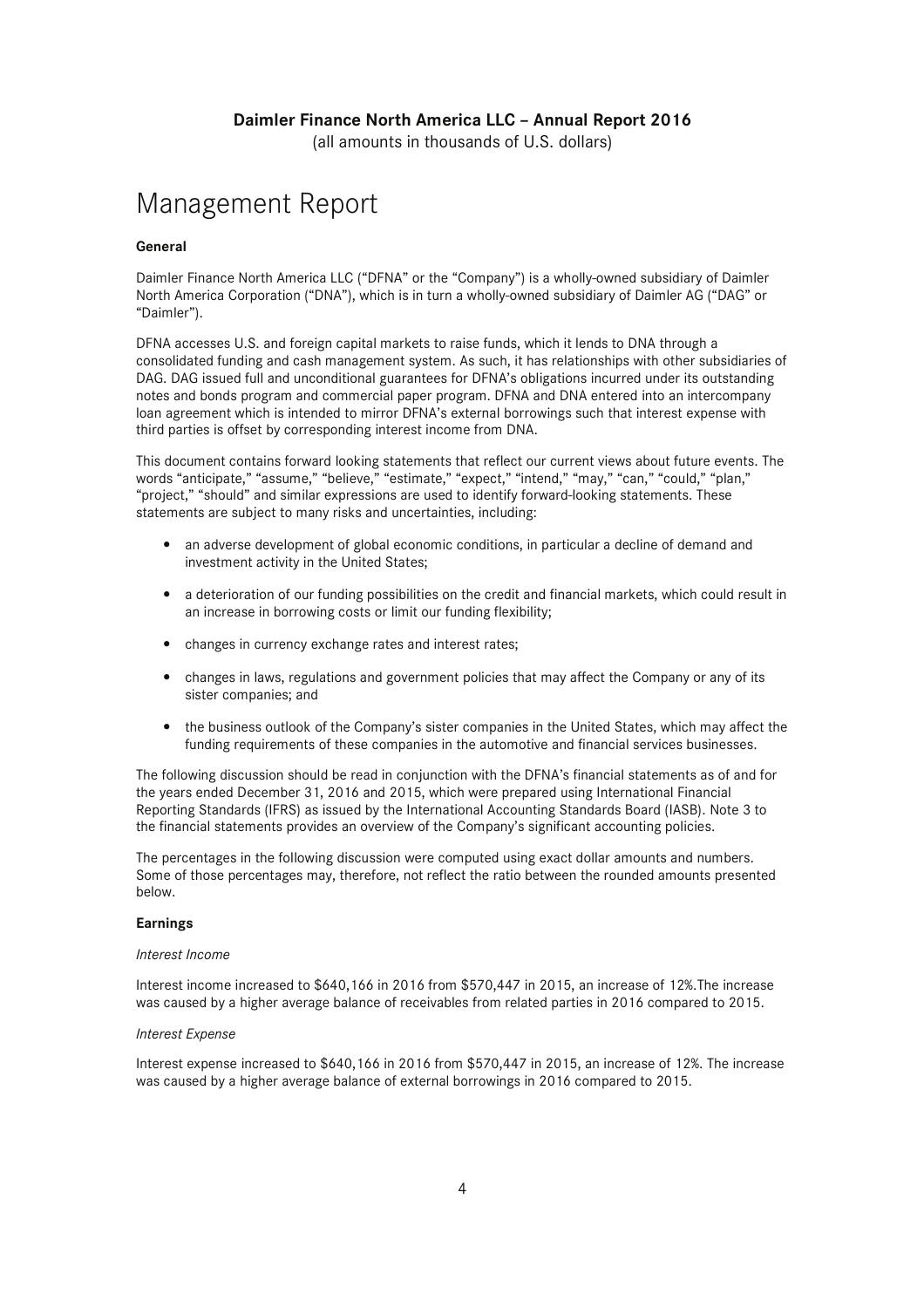(all amounts in thousands of U.S. dollars)

#### Guarantee Fees

Guarantee fees charged by DAG (12.5 bp on outstanding external debt) were \$31,261 in 2016, compared to \$29,039 in 2015; the Company's outstanding balances of external borrowings were higher on average in 2016 compared to 2015.

### Other Financial Income (Expense), Net

The other financial income (expense), net was \$11 in 2016 compared to \$(15) in 2015, due to foreign exchange gains from IC cash balances.

#### Administrative Expenses

Administrative expenses were \$3,090 and \$3,194 for 2016 and 2015, respectively.

### Reimbursement of Expenses from DNA

DFNA and DNA are parties to an agreement where DNA reimburses DFNA for any and all expenses incurred in connection with the administration of DFNA's notes and bonds program and commercial paper program. The reimbursement of net expenses from DNA amounted to \$34,340 in 2016 and \$32,248 in 2015

### Net Income

Net income was zero in both 2016 and 2015.

### **Financial Position**

Total assets were \$26,911,610 at December 31, 2016 compared to \$25,972,838 at December 31, 2015. an increase of \$938,772 or 4%. The increase is primarily due to issuances of loans exceeding the repayments of loans in 2016.

Total liabilities were \$26,911,610 at December 31, 2016 compared to \$25,972,838 at December 2015, an increase of \$938,772 or 4%, reflecting the issuances of notes and bonds exceeded the repayments of notes and bonds in 2016.

### **Liquidity and Capital Resources**

In the ordinary course of business, the Company issues notes and bonds and commercial paper in the US and foreign capital markets and lends the proceeds to DNA. In 2016, \$5,980,789 new notes and bonds and commercial paper were issued, while there were \$12,191,329 new issuances in 2015. The Company had neither cash nor cash equivalents as of December 31, 2016 and 2015.

#### **Risk Report**

Many factors could directly and indirectly, through the close affiliation with DAG's affiliated companies, affect the Company's business, financial condition, and cash flows. The results of operations would not be affected due to the existing reimbursement agreements with DNA. The principal risks are described below.

#### **Fconomic Risks**

A slowdown in growth in the United states, high price volatility in raw-material markets, the political uncertainty in which of the measures announced during the election campaign are actually implemented by the new Trump administration in 2017 as well as further increases in interest rates by the central bank could have significant adverse effects on the Daimler business in the United States and, as a result, on the future financial position of the Company. However, if investment activity in the United States is more dynamic than previously assumed, this could result in substantially stronger growth.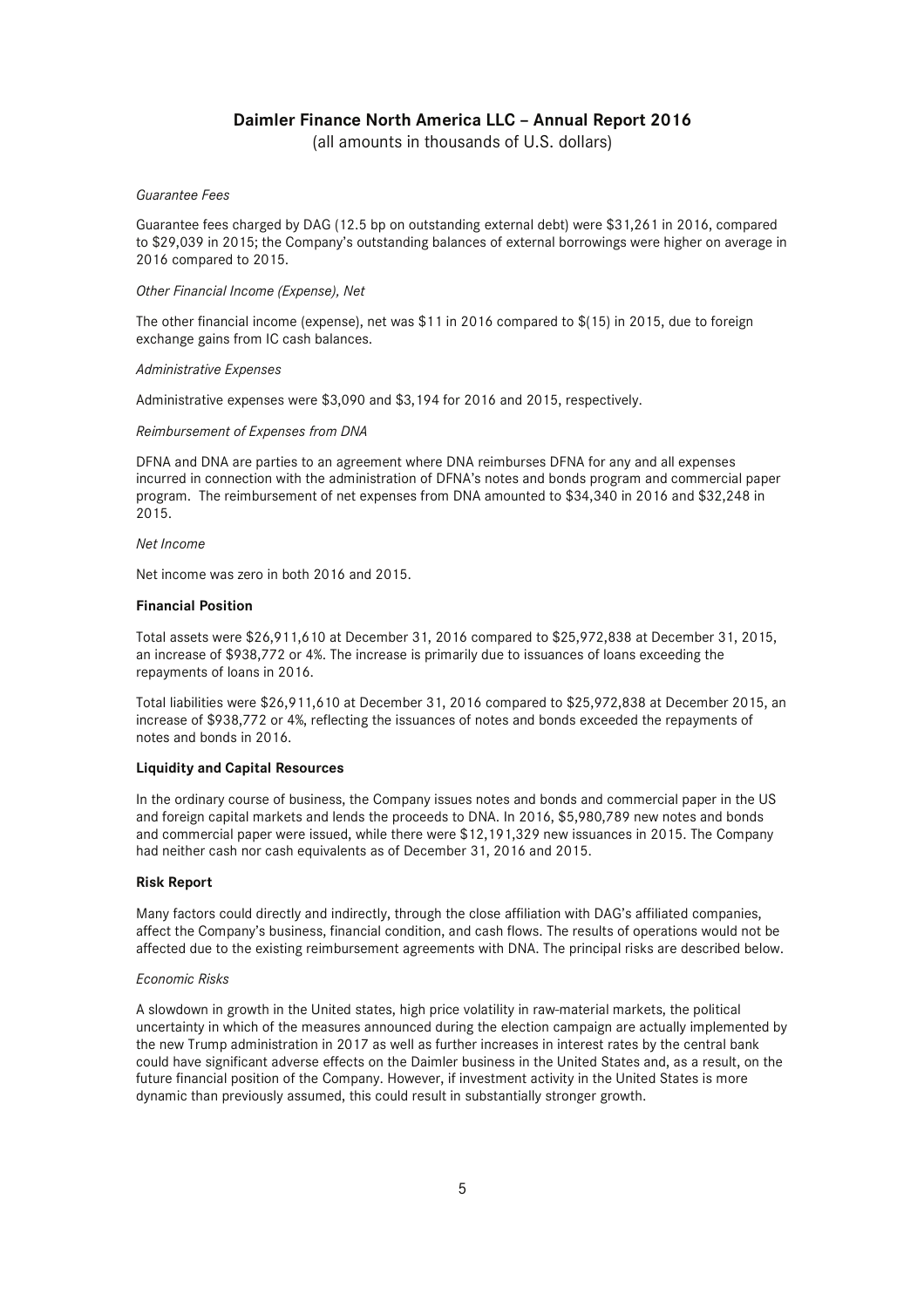(all amounts in thousands of U.S. dollars)

### **Industry Risks**

Overcapacity and intense price competition in the automotive industry could force the Daimler companies in the United States, which are financed by DFNA, to decrease production, reduce capacity or increase sales incentives, each of which would be costly and would indirectly affect the financial position of the Company significantly.

In addition, the financial services that Daimler offers in connection with the sale of vehicles involve several risks. These include the potential inability to recover the investments in leased vehicles or to collect the sales financing receivables if the resale prices of the vehicles securing these receivables fall short of their book value (residual value risk), which may lead to additional funding requirements through DFNA.

#### **Financial Risks**

Changes in interest rates may have substantial adverse effects on the Company's cash flows. Adverse effects may also arise from downgrades of the long-term debt ratings of the Company's ultimate parent company, DAG, and the ability of the Company to issue debt in the US and European markets. Lower demand for the Company's debt instruments could increase the borrowing costs or otherwise limit DFNA's ability to fund the Daimler operations in the US.

Note 7 to the Company's financial statements describes the risk management strategies employed by the Company to address such risks.

If any of these risks and uncertainties materialize, or if the assumptions underlying any of our forwardlooking statements prove incorrect, then our actual results may be materially different from those we express or imply by such statements. We do not intend or assume any obligation to update these forwardlooking statements. Any forward looking statement speaks only as of the date on which it is made.

### **Corporate Governance**

#### Corporate Bodies

As of December 31, 2016, the Company had eight officers and a board of directors which comprised three members. With this segregation, the officers are responsible for managing the day to day operations of the Company while the board of directors advises and monitors the officers.

#### Compliance

As part of the Daimler organization, the Company has applied all compliance principles the Daimler AG Board of Management has set including an Integrity Code. This Integrity Code is a set of guidelines for behavior defining a binding framework for the actions of all employees worldwide. Among other things, the guidelines define correct behavior in international business and in any cases of conflicts of interest. questions of equal treatment, proscription of corruption, the role of internal control systems and the duty to comply with applicable law as well as other internal and external regulations.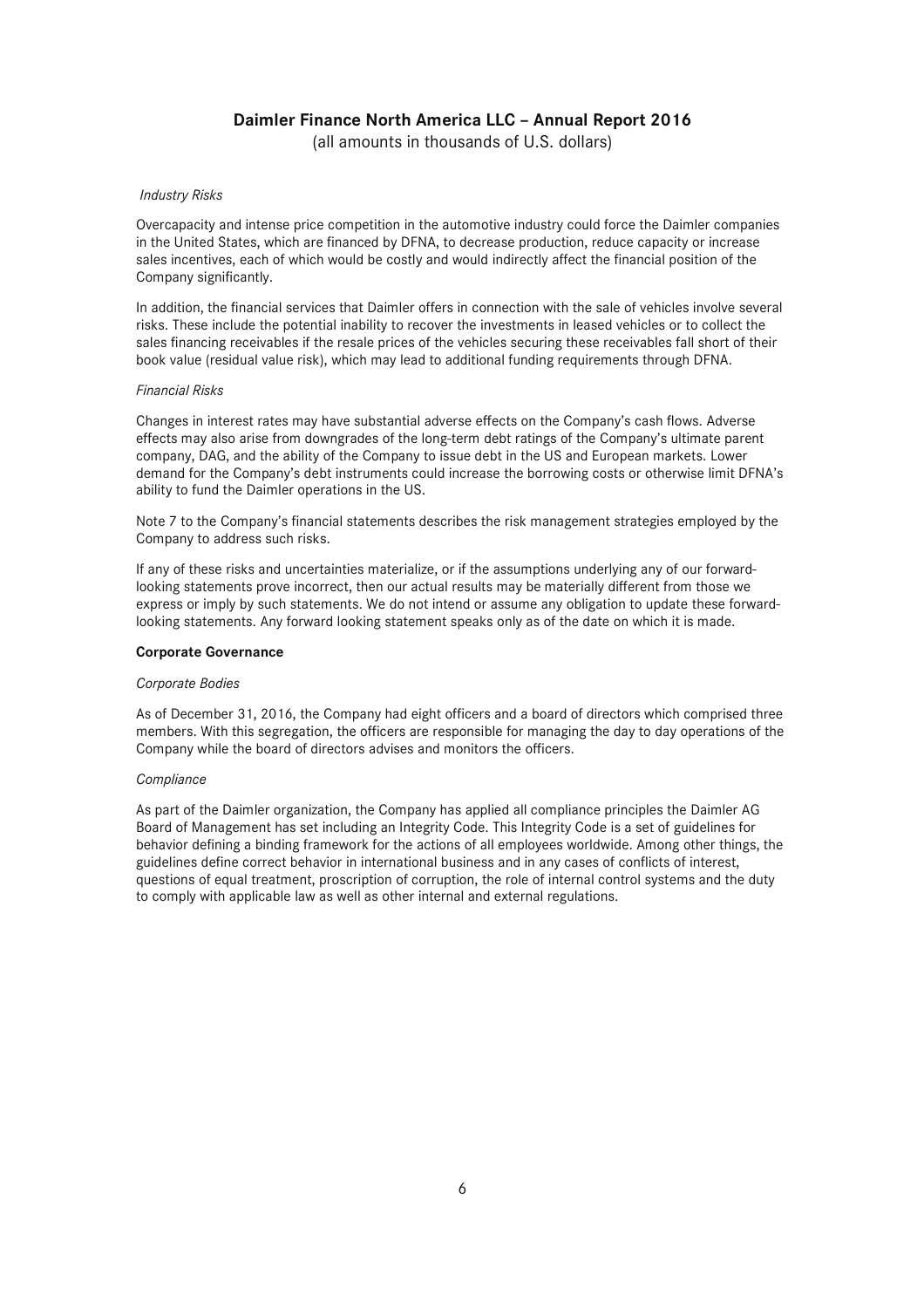(all amounts in thousands of U.S. dollars)

### Risk Management and Internal Control

The risk management system is an integral part of the overall planning, controlling and reporting process. Its goal is to enable the Company's management to recognize significant risks at an early stage and to initiate appropriate countermeasures in a timely manner (see note 7).

The officers of the Company are responsible for establishing and maintaining adequate internal control over financial reporting. Internal control over financial reporting is defined as a process designed to provide reasonable assurance regarding the reliability of financial reporting and the preparation of financial statements for external purposes in accordance with International Financial Reporting Standards (IFRS) as issued by the International Accounting Standards Board (IASB) and includes those policies and procedures that (1) pertain to the maintenance of records that in reasonable detail accurately and fairly reflect the transactions and dispositions of the assets of the Company; (2) provide reasonable assurance that transactions are recorded as necessary to permit preparation of financial statements in accordance with IFRS, and that receipts and expenditures of the Company are being made only in accordance with authorizations of management and directors of the Company; and (3) provide reasonable assurance regarding prevention or timely detection of unauthorized acquisition, use or disposition of the Company's assets that could have a material effect on the financial statements.

### **Accounting Principles**

The financial statements of the Company are prepared in accordance with IFRS as issued by IASB.

### Outlook

Management expects net income and equity to be zero in 2017. This expectation is based on the assumption of a stable economic development and continuation of the Company's business model.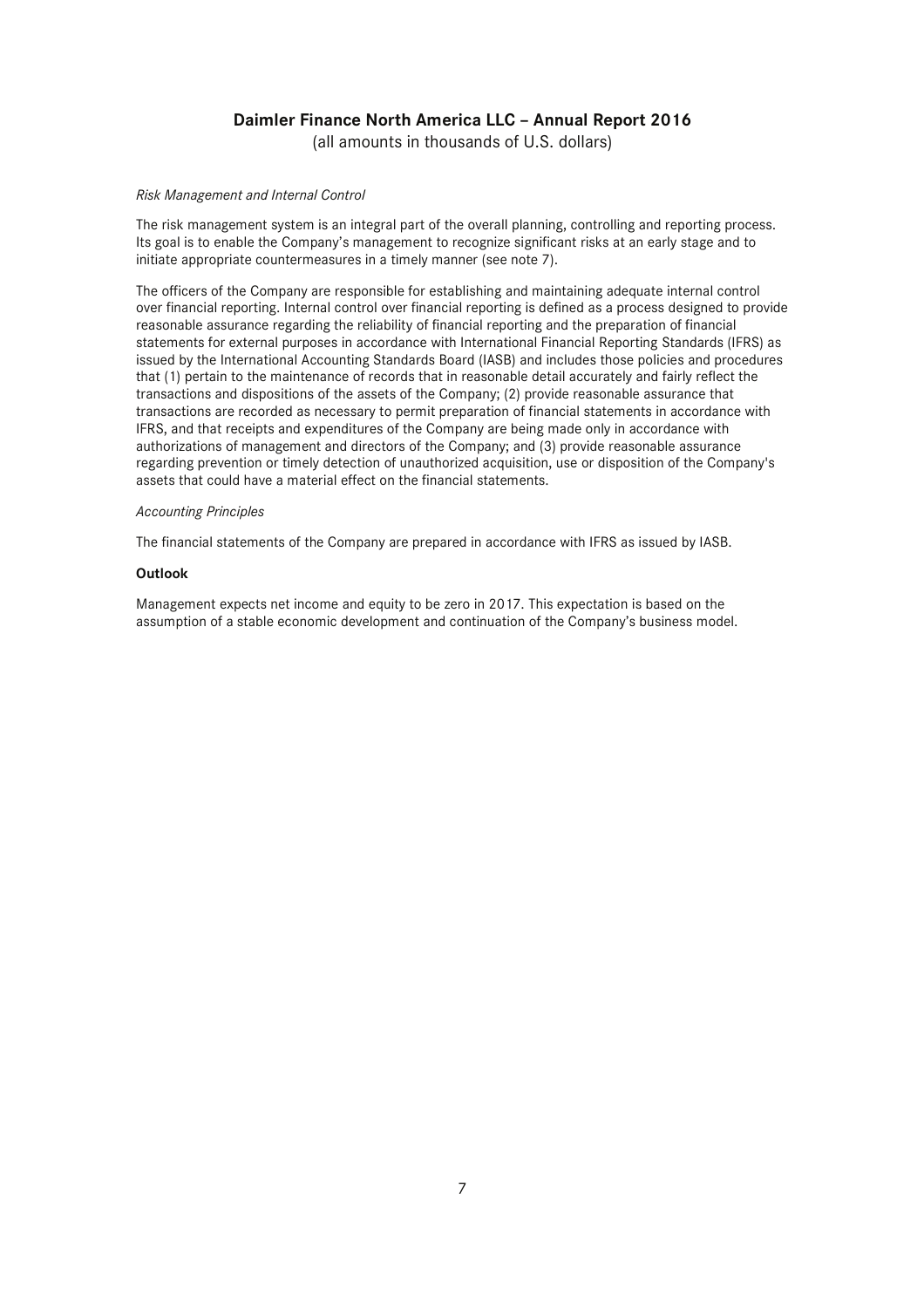

KPMG LLP Suite 1900 150 West Jefferson Detroit, MI 48226

### **Independent Auditors' Report**

The Board of Directors Daimler Finance North America LLC:

We have audited the accompanying financial statements of Daimler Finance North America LLC, which comprise the statements of financial position as of December 31, 2016 and 2015, and the related statements of comprehensive income, changes in equity, and cash flows for the years then ended, and the related notes to the financial statements.

### **Management's Responsibility for the Financial Statements**

Management is responsible for the preparation and fair presentation of these financial statements in accordance with International Financial Reporting Standards as issued by the International Accounting Standards Board; this includes the design, implementation, and maintenance of internal control relevant to the preparation and fair presentation of financial statements that are free from material misstatement, whether due to fraud or error.

### **Auditors' Responsibility**

Our responsibility is to express an opinion on these financial statements based on our audits. We conducted our audits in accordance with auditing standards generally accepted in the United States of America. Those standards require that we plan and perform the audit to obtain reasonable assurance about whether the financial statements are free from material misstatement.

An audit involves performing procedures to obtain audit evidence about the amounts and disclosures in the financial statements. The procedures selected depend on the auditors' judgment, including the assessment of the risks of material misstatement of the financial statements, whether due to fraud or error. In making those risk assessments, the auditor considers internal control relevant to the entity's preparation and fair presentation of the financial statements in order to design audit procedures that are appropriate in the circumstances, but not for the purpose of expressing an opinion on the effectiveness of the entity's internal control. Accordingly, we express no such opinion. An audit also includes evaluating the appropriateness of accounting policies used and the reasonableness of significant accounting estimates made by management, as well as evaluating the overall presentation of the financial statements.

We believe that the audit evidence we have obtained is sufficient and appropriate to provide a basis for our opinion.

### **Opinion**

In our opinion, the financial statements referred to above present fairly, in all material respects, the financial position of Daimler Finance North America LLC as of December 31, 2016 and 2015, and the results of its operations and its cash flows for the years then ended in accordance with International Financial Reporting Standards as issued by the International Accounting Standards Board.

KPMG LLP

Detroit, Michigan April 28, 2017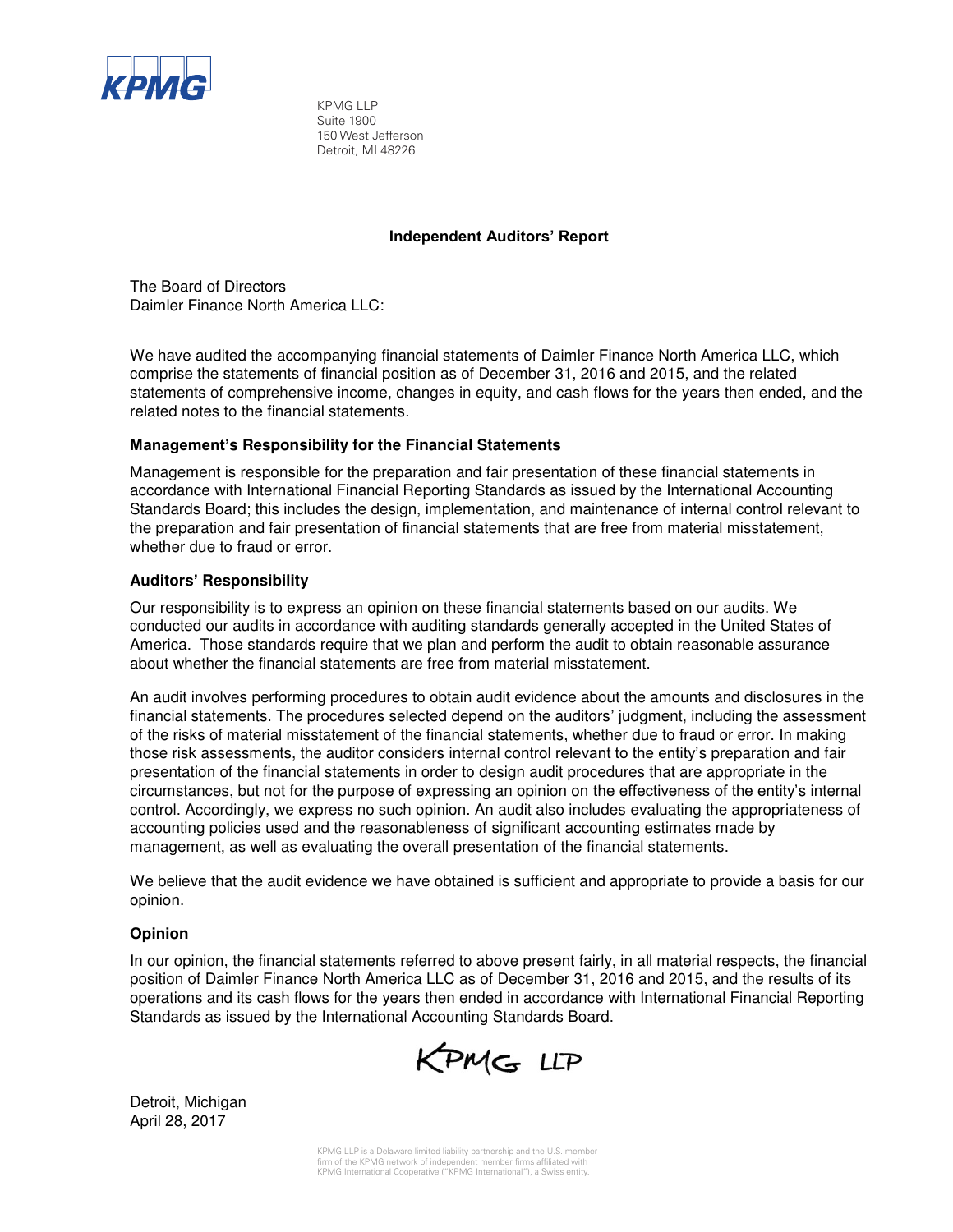# Statement of Comprehensive Income

|                                    |             | Year ended December 31, |           |  |
|------------------------------------|-------------|-------------------------|-----------|--|
|                                    | <b>Note</b> | 2016                    | 2015      |  |
| Interest income                    |             | 640,166                 | 570,447   |  |
| Interest expense - third parties   |             | (640, 166)              | (570,447) |  |
| Guarantee fees - DAG               | 4           | (31, 261)               | (29,039)  |  |
| Net interest expense               |             | (31, 261)               | (29, 039) |  |
|                                    |             |                         |           |  |
| Other financial income (expense)   | 5           | 11                      | (15)      |  |
| Administrative expenses            | 4           | (3,090)                 | (3, 194)  |  |
| Reimbursement of expenses from DNA | 4           | 34,340                  | 32,248    |  |
| Net income                         |             |                         |           |  |
| Other comprehensive income         |             |                         |           |  |
| Total comprehensive income         |             |                         |           |  |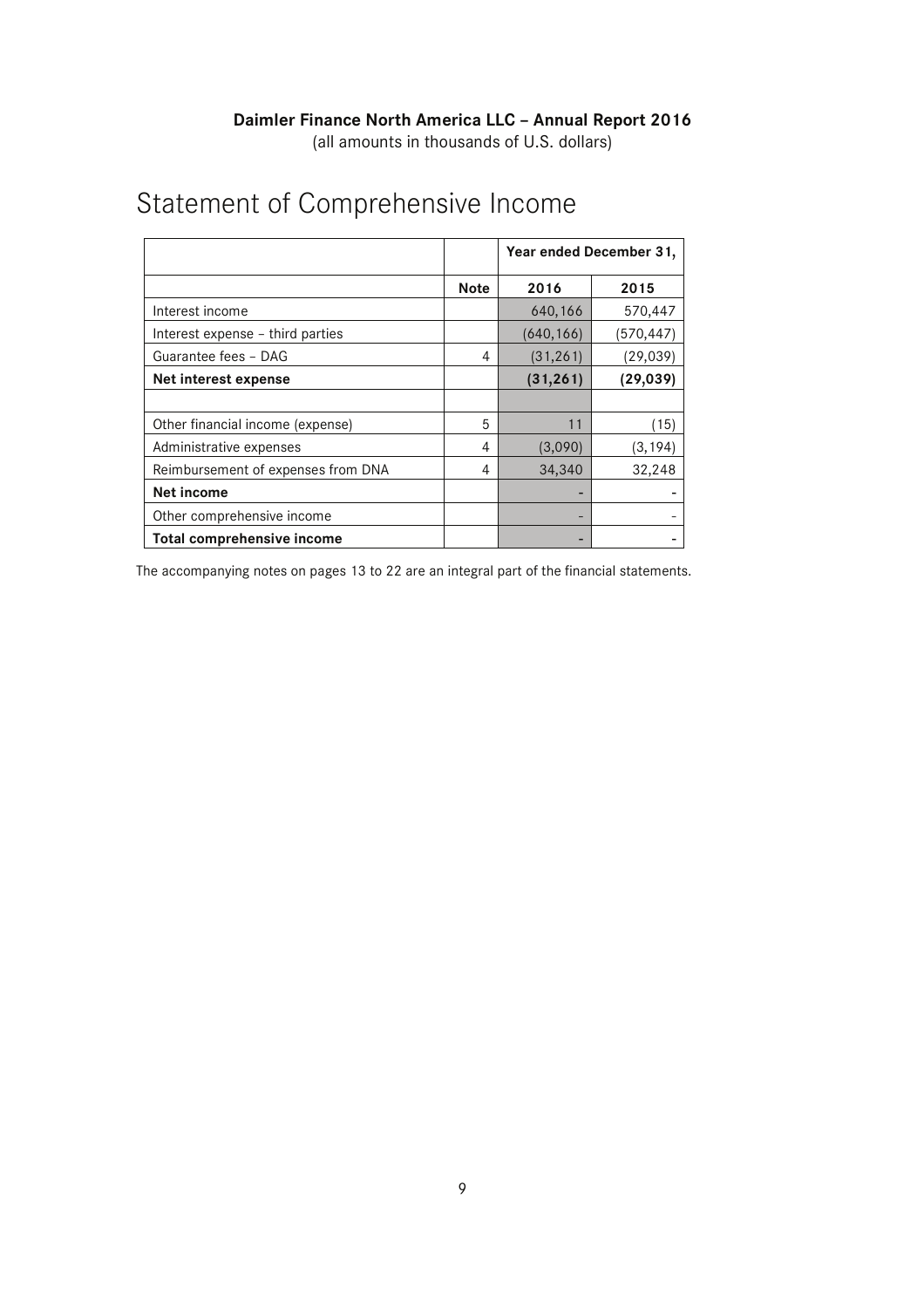# **Statement of Financial Position**

|                                      |             |            | December 31, |
|--------------------------------------|-------------|------------|--------------|
|                                      | <b>Note</b> | 2016       | 2015         |
| <b>Assets</b>                        |             |            |              |
| Receivables from related parties     | 4           | 21,173,603 | 20,669,160   |
| <b>Total non-current assets</b>      |             | 21,173,603 | 20,669,160   |
| Receivables from related parties     | 4           | 5,517,037  | 5,091,896    |
| Accrued interest income from DNA     | 6           | 220,970    | 211,782      |
| <b>Total current assets</b>          |             | 5,738,007  | 5,303,678    |
| <b>Total assets</b>                  |             | 26,911,610 | 25,972,838   |
|                                      |             |            |              |
| <b>Equity and liabilities</b>        |             |            |              |
| <b>Total equity</b>                  |             |            |              |
| Notes and bonds payable              | 6           | 21,173,603 | 20,669,160   |
| <b>Total non-current liabilities</b> |             | 21,173,603 | 20,669,160   |
| Payables to related parties          | 4           | 19,248     | 19,728       |
| Other provisions                     |             | 120        | 128          |
| Notes and bonds payable              | 6           | 5,497,669  | 4,547,207    |
| Commercial paper                     | 6           |            | 524,833      |
| Accrued interest expense             | 6           | 220,970    | 211,782      |
| <b>Total current liabilities</b>     |             | 5,738,007  | 5,303,678    |
| <b>Total liabilities</b>             |             | 26,911,610 | 25,972,838   |
| <b>Total equity and liabilities</b>  |             | 26,911,610 | 25,972,838   |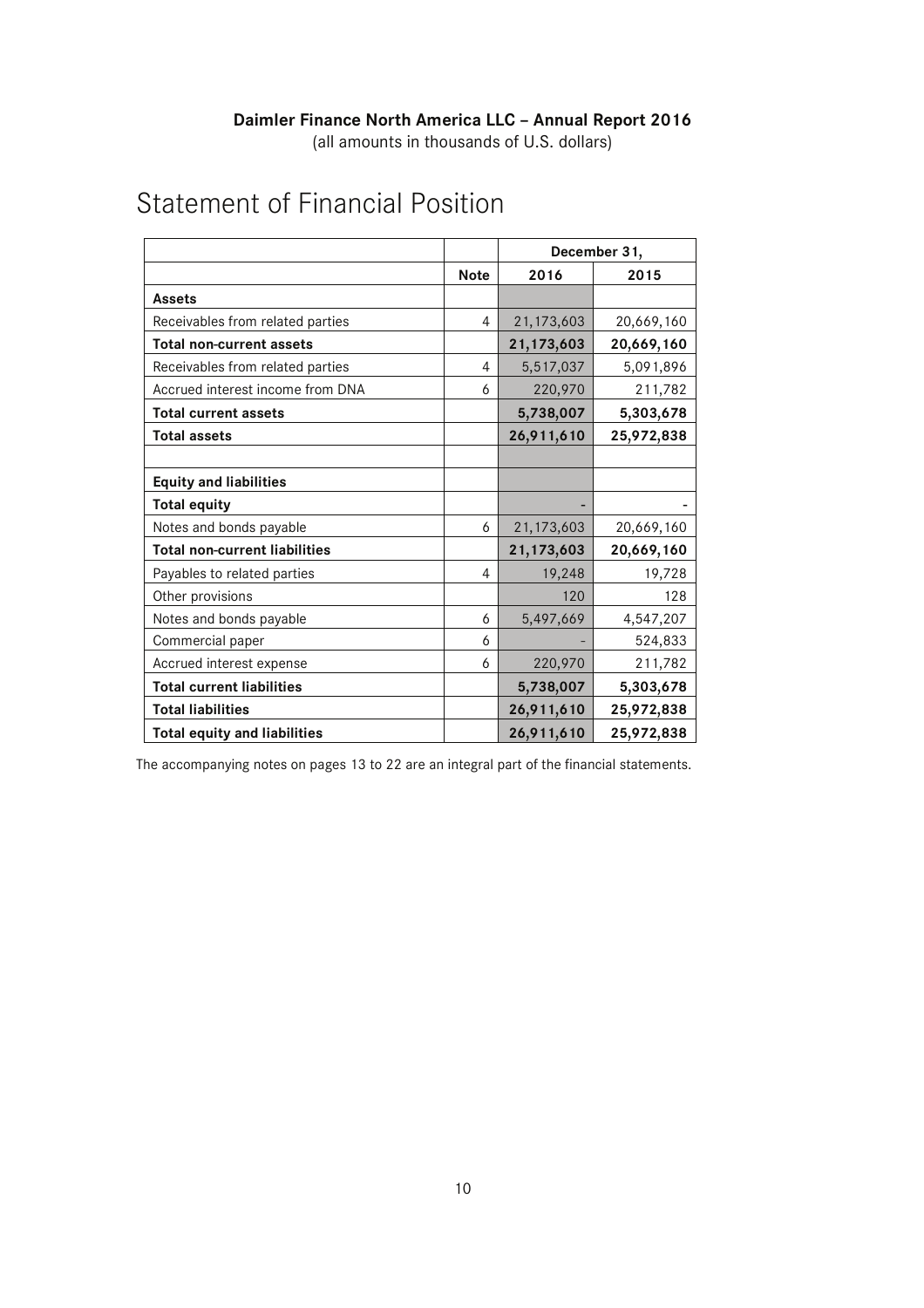# Statement of Changes in Equity

|                                                            | Member's<br>Investment | Retained<br><b>Earnings</b> | <b>Other</b><br><b>Reserves</b> | <b>Total</b><br><b>Equity</b> |
|------------------------------------------------------------|------------------------|-----------------------------|---------------------------------|-------------------------------|
| Balance at January 1, 2015                                 |                        |                             |                                 |                               |
| Net income                                                 |                        |                             |                                 |                               |
| Total comprehensive income                                 |                        |                             |                                 |                               |
| Transactions with members<br>directly recognized in equity |                        |                             |                                 |                               |
| Balance at December 31, 2015                               |                        | -                           |                                 |                               |
| Net income                                                 |                        | -                           |                                 |                               |
| Total comprehensive income                                 |                        | -                           |                                 |                               |
| Transactions with owners directly<br>recognized in equity  |                        |                             |                                 |                               |
| Balance at December 31, 2016                               |                        | -                           |                                 |                               |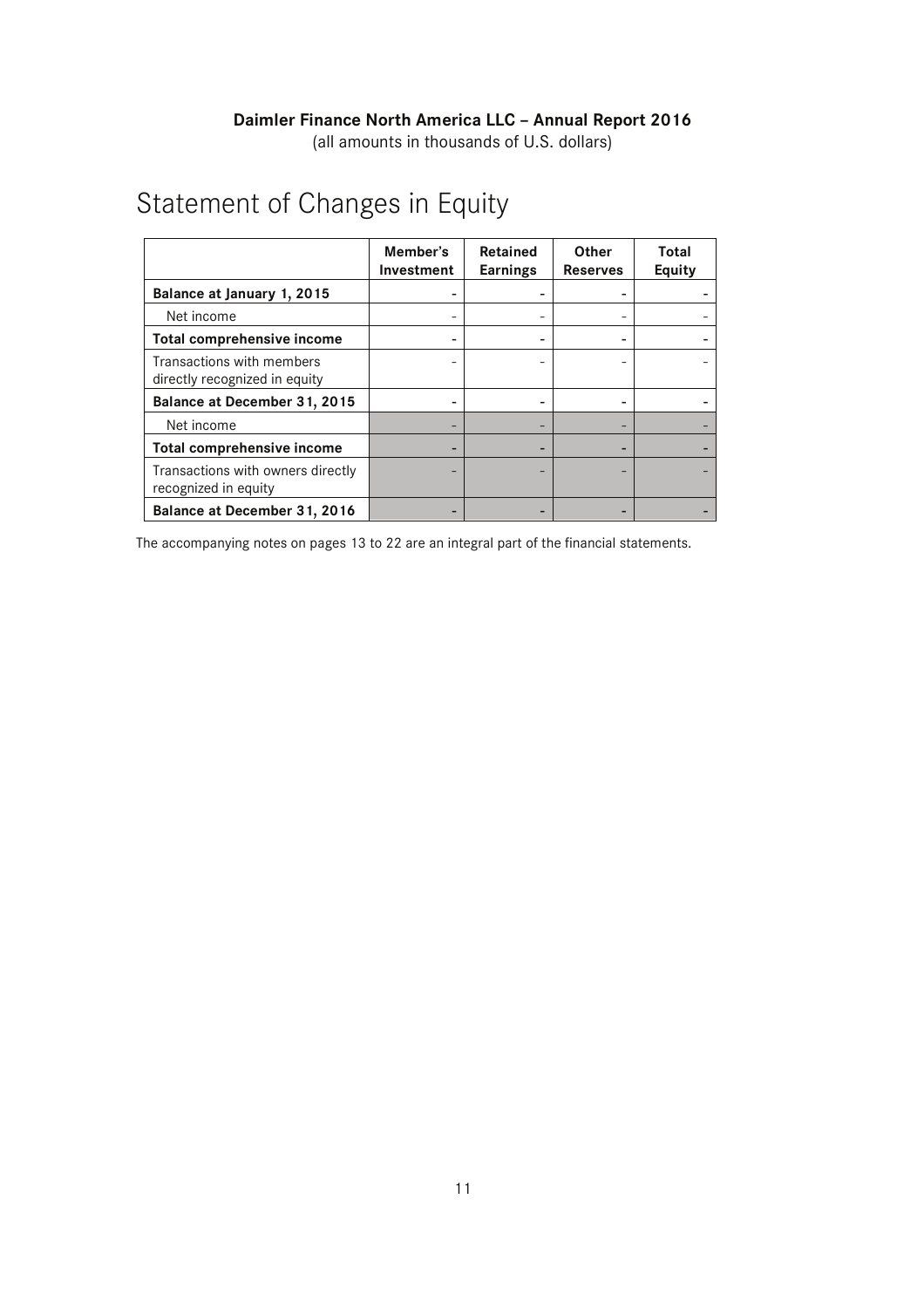# **Statement of Cash Flows**

|                                                          |             | Year ended December 31, |               |
|----------------------------------------------------------|-------------|-------------------------|---------------|
|                                                          | <b>Note</b> | 2016                    | 2015          |
| Net income                                               |             |                         |               |
| Adjustments for                                          |             |                         |               |
| FX gains/losses                                          | 5           | (11)                    | 15            |
| Non-cash interest expense                                |             | 24,116                  | 22,259        |
| Changes in                                               |             |                         |               |
| Receivables from related parties                         | 4           | (929, 573)              | (6, 134, 598) |
| Payables to related parties                              | 4           | (480)                   | 4,062         |
| Other provisions                                         |             | (8)                     | 50            |
| Net cash used in operating activities                    |             | (905, 956)              | (6, 108, 212) |
| Net cash provided by investing activities                |             |                         |               |
| Repayments of notes and bonds payable                    | 6           | (4, 550, 000)           | (3,550,000)   |
| Issuances of notes and bonds payable                     | 6           | 5,980,789               | 9,464,161     |
| Repayments of commercial paper                           | 6           | (524, 833)              | (2,533,117)   |
| Issuances of commercial paper                            | 6           |                         | 2,727,168     |
| Net cash provided by financing activities                |             | 905,956                 | 6,108,212     |
| Net increase/decrease in cash and cash equivalents       |             |                         |               |
| Cash and cash equivalents at the beginning of the period |             |                         |               |
| Cash and cash equivalents at the end of the period       |             |                         |               |
|                                                          |             |                         |               |
| Supplemental information <sup>1</sup> :                  |             |                         |               |
| Interest paid                                            |             | (630, 978)              | (537,909)     |
| Interest received                                        |             | 630,978                 | 537,909       |

<sup>1</sup> All cash flows from interest are included in cash used in operating activities. The Company does not have any cash flows from income taxes and dividends.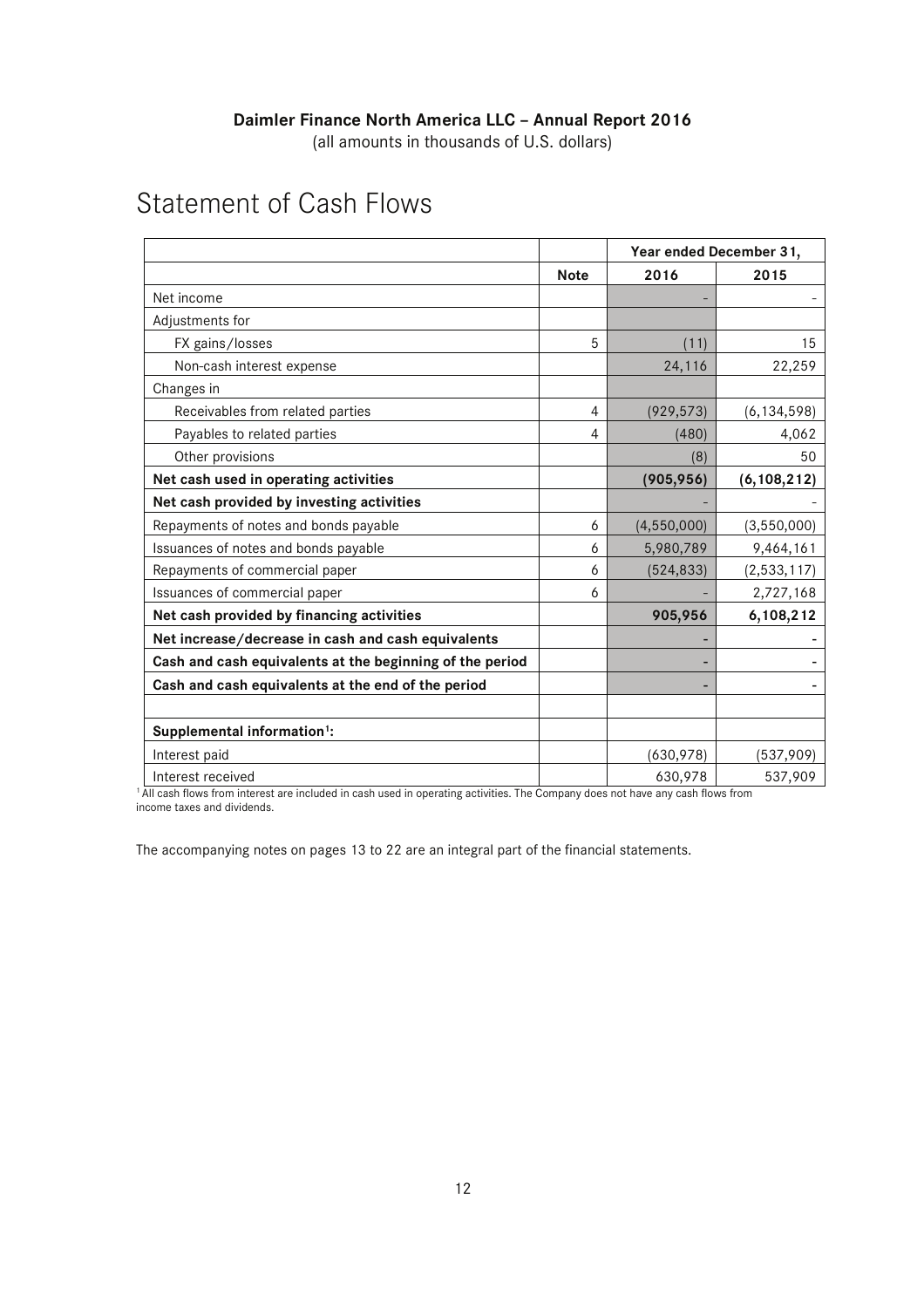(all amounts in thousands of U.S. dollars)

## Notes to the Financial Statements

#### $\mathbf{1}$ . **General information**

Daimler Finance North America LLC ("DFNA" or the "Company") is a limited liability company organized under the laws of Delaware. The Company is a wholly-owned subsidiary of Daimler North America Corporation ("DNA"), which is in turn a wholly-owned subsidiary of Daimler AG ("DAG"). Its registered office is located at 1209 Orange Street, Wilmington, Delaware 19801, USA.

DFNA accesses US and foreign capital markets to raise funds, which it lends to DNA through a consolidated funding and cash management system.

In the event of non-payment by DFNA, DAG irrevocably and unconditionally guarantees the debt holders the payment of the amounts corresponding to the principal of, and interest on the respective notes and bonds and commercial paper as they become due. DFNA and DNA entered into intercompany loan agreements which are intended to mirror DFNA's external borrowings such that interest expense with third parties is offset by corresponding interest income from DNA. DFNA has no reportable segments.

On April 28, 2017, the Board of Directors of DFNA authorized the financial statements for issue.

#### $2.$ **Basis of preparation**

#### **Applied IFRS**  $(a)$

The financial statements have been prepared in accordance with International Financial Reporting Standards (IFRS) as issued by the International Accounting Standards Board (IASB).

#### $(b)$ IFRSs issued but not yet adopted

In July 2014, the IASB published IFRS 9 Financial Instruments, which replaces IAS 39. IFRS 9 includes a uniform model for classification and measurement methods (including impairment) of financial instruments. It also includes regulations for general hedge accounting. IFRS 9 requires additional notes disclosure, resulting from the amendment of IFRS 7 Financial Instruments - Disclosure.

Examination of the effects on the financial statements of applying IFRS 9 is not yet completed. Effects can result in particular from the fact that the new regulations for recognizing impairments also include expected future losses, whereas IAS 39 only requires the recognition of impairments that have already occurred.

DFNA will apply IFRS 9 for the first time for the financial year beginning on January 1, 2018. DFNA currently plans, in compliance with the transitional regulations, not to adjust the prior-year figures and to present the accumulated transitional effects in retained earnings.

In January 2016, the IASB issued amendments to IAS 7 Statement of Cash Flows, which require disclosures that enable users of financial statements to evaluate changes in liabilities arising from financing activities, including both changes arising from cash flow and non-cash changes. The amendments are effective for annual periods beginning on or after January 1, 2017, with early adoption permitted. To satisfy the new disclosure requirements. DFNA intends to present a reconciliation between the opening and closing balances for liabilities with changes arising from financing activities.

Other IFRSs issued but not required to be adopted are not expected to have a significant impact on the Company's financial position and performance.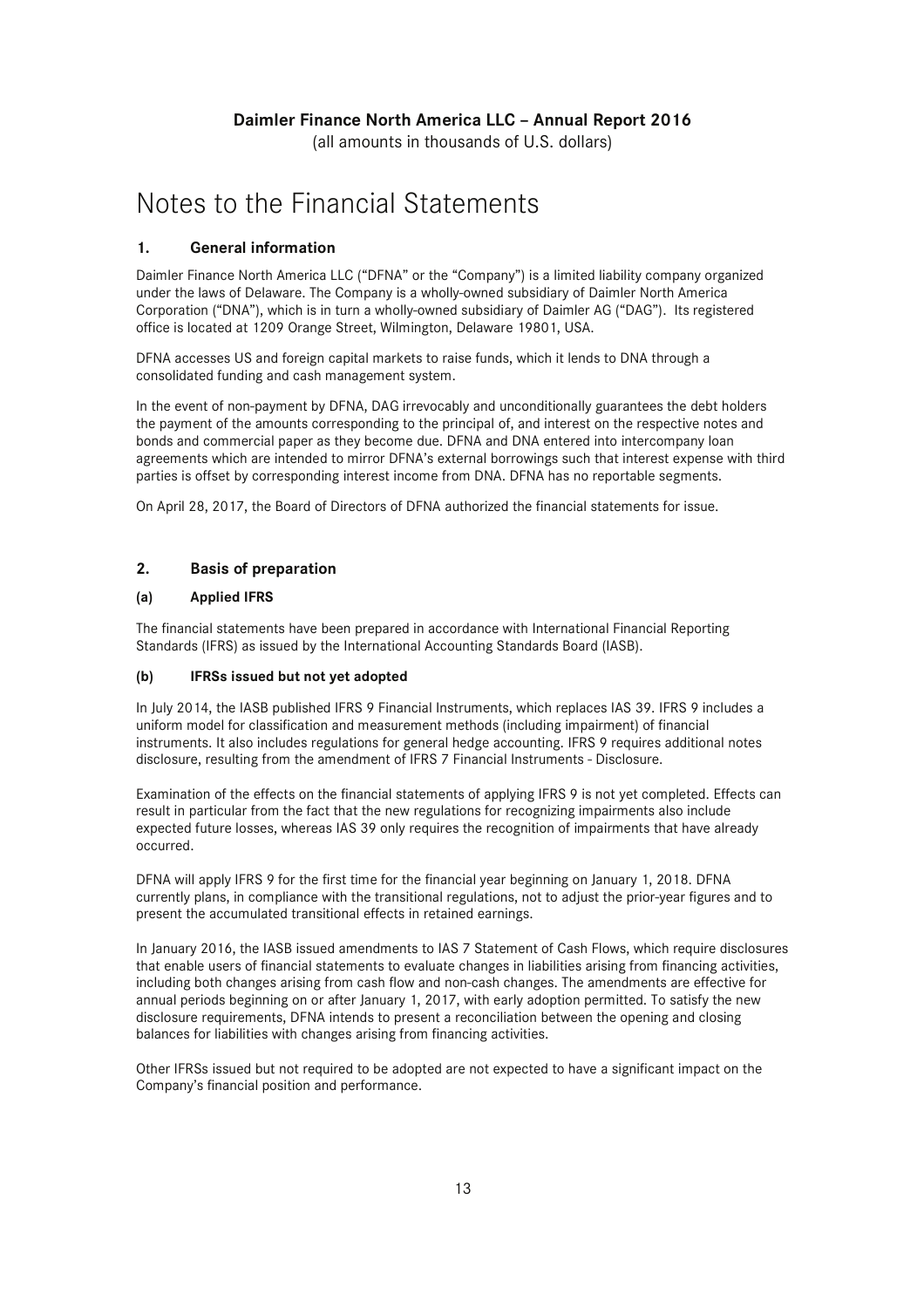(all amounts in thousands of U.S. dollars)

#### $(c)$ **Basis of measurement**

The financial statements have been prepared on the historical cost basis.

#### Functional and presentation currency  $(d)$

These financial statements are presented in U.S. dollars ("\$"), which is the Company's functional currency. The Company reports the financial information in thousands of U.S. dollars, except where indicated otherwise.

#### $(e)$ Presentation in the statement of financial position

Presentation in the statement of financial position differentiates between current and non-current assets and liabilities. Assets and liabilities are classified as current if they mature within one year.

#### $(f)$ Accounting estimates and assessments

The preparation of financial statements requires management to make estimates, assessments and assumptions that affect the application of accounting policies and the reported amounts of assets, liabilities, income and expenses. Actual results may differ from these estimates. Management's most important estimates relate to the fair values of the Company's notes and bonds payable and receivables from DNA. Refer to Note 6 for additional information.

Estimates and underlying assumptions are reviewed on an ongoing basis. Revisions to accounting estimates are recognized in the period in which the estimate is revised and are applied prospectively.

#### $3.$ Summary of significant accounting policies

#### Interest income and expense  $(a)$

Interest income and expense are recognized in the statement of comprehensive income using the effective interest method. The effective interest rate is the rate that exactly discounts the estimated future cash payments or receipts through the expected life of the financial asset or liability (or, where appropriate, a shorter period) to the carrying amount of the financial asset or liability. When calculating the effective interest rate, the Company estimates future cash flows considering all contractual terms of the financial instrument except future credit losses.

#### $(b)$ Foreign currency translation

Transactions in foreign currency are translated at the relevant foreign exchange rates prevailing at the transaction date. In subsequent periods, monetary assets and liabilities denominated in foreign currencies at the reporting date are retranslated into U.S. dollars at the spot exchange rate at that date. The gains and losses from such remeasurement are recognized in the statement of comprehensive income in the line "other financial income (expense), net" and net to \$11 in 2016 compared to \$(15) in 2015.

#### $(c)$ Income taxes

The Company is a single member limited liability company. As such, the Company is not a taxable entity for federal and state income tax purposes. Rather, taxable income or loss is included in its member's federal and state income tax returns and any resulting income taxes are paid by the member.

#### Transactions with related parties  $(d)$

DFNA is wholly owned by DNA and indirectly by DAG. Transactions with related parties in the normal course of business are recorded at the agreed upon exchange amount. Financial receivables and payables with related parties are entered into at prevailing market terms at the time of the transaction.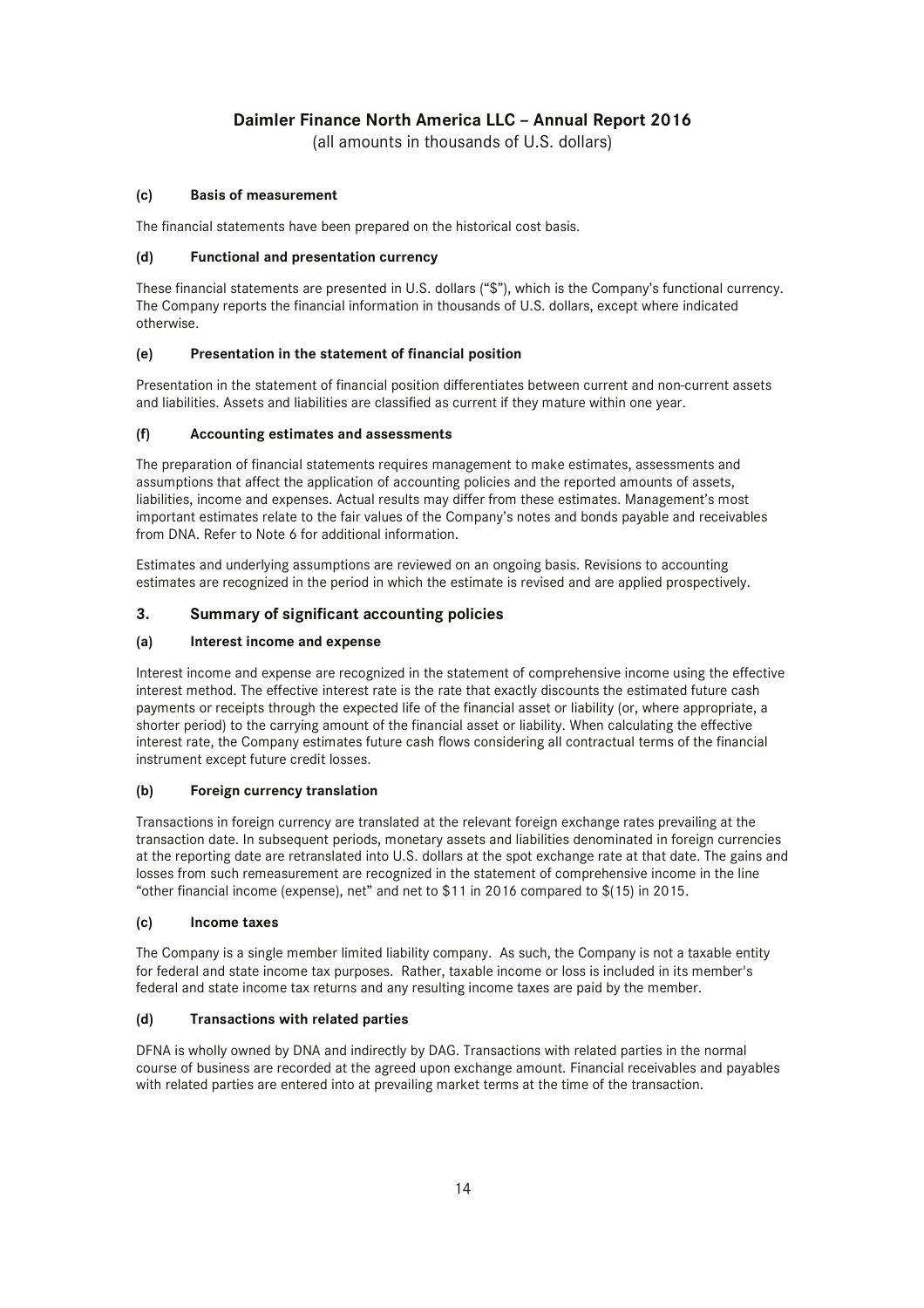(all amounts in thousands of U.S. dollars)

#### $(e)$ **Financial assets**

Financial assets consist primarily of receivables from DNA, which arise from intercompany loans. These receivables are non-derivative financial assets with fixed or determinable payments that are not quoted in an active market. After initial recognition at fair value, they are subsequently carried at amortized cost using the effective interest method less any impairment losses, if necessary. Gains and losses are recognized in the statement of comprehensive income when the loans and receivables are derecognized or impaired. Interest effects on the application of the effective interest method are also recognized in profit or loss.

#### $(f)$ **Financial liabilities**

Financial liabilities include notes and bonds payable, commercial paper and accrued interest. New notes and bonds and commercial paper issuances are recognized at fair value based on quoted prices on the day of issuance. After initial recognition at fair value, they are subsequently measured at amortized cost using the effective interest method.

#### 4. **Transactions with related parties**

The following table sets forth amounts receivable from related parties:

|                                                      | December 31, |            |  |
|------------------------------------------------------|--------------|------------|--|
|                                                      | 2016<br>2015 |            |  |
| Daimler North America Corporation                    | 26,687,813   | 25,757,662 |  |
| Daimler North America Corporation (Accrued Interest) | 220,970      | 211,782    |  |
| Daimler North America Finance Corporation (DNAF)     | 2,827        | 3,394      |  |
| 26,911,610<br>25,972,838<br>Total                    |              |            |  |

The receivables bear interest at fixed and variable rates ranging from 1.1% to 8.5%, with a weighted average interest rate of 2.4%. Variable rates are re-priced on a 3 month basis. Interest income is recorded using the effective interest method. The Company recorded interest income from DNA of \$640,155 in 2016 and \$570,442 in 2015. The Company holds cash receivables with DNAF, the US InHouse Bank, and recorded interest income of \$11 in 2016 and \$5 in 2015. As of December 31, 2016, aggregate annual maturities of receivables from related parties were as follows:

| Year        | Amount     |
|-------------|------------|
| 2017        | 5,738,007  |
| 2018        | 6,040,754  |
| 2019        | 4,486,597  |
| $\geq 2020$ | 10,646,252 |
| Total       | 26,911,610 |

As of December 31, 2015, aggregate annual maturities of receivables from related parties were as follows:

| Year        | Amount     |
|-------------|------------|
| 2016        | 5,303,678  |
| 2017        | 5,492,320  |
| 2018        | 6,034,270  |
| $\geq 2019$ | 9,142,570  |
| Total       | 25,972,838 |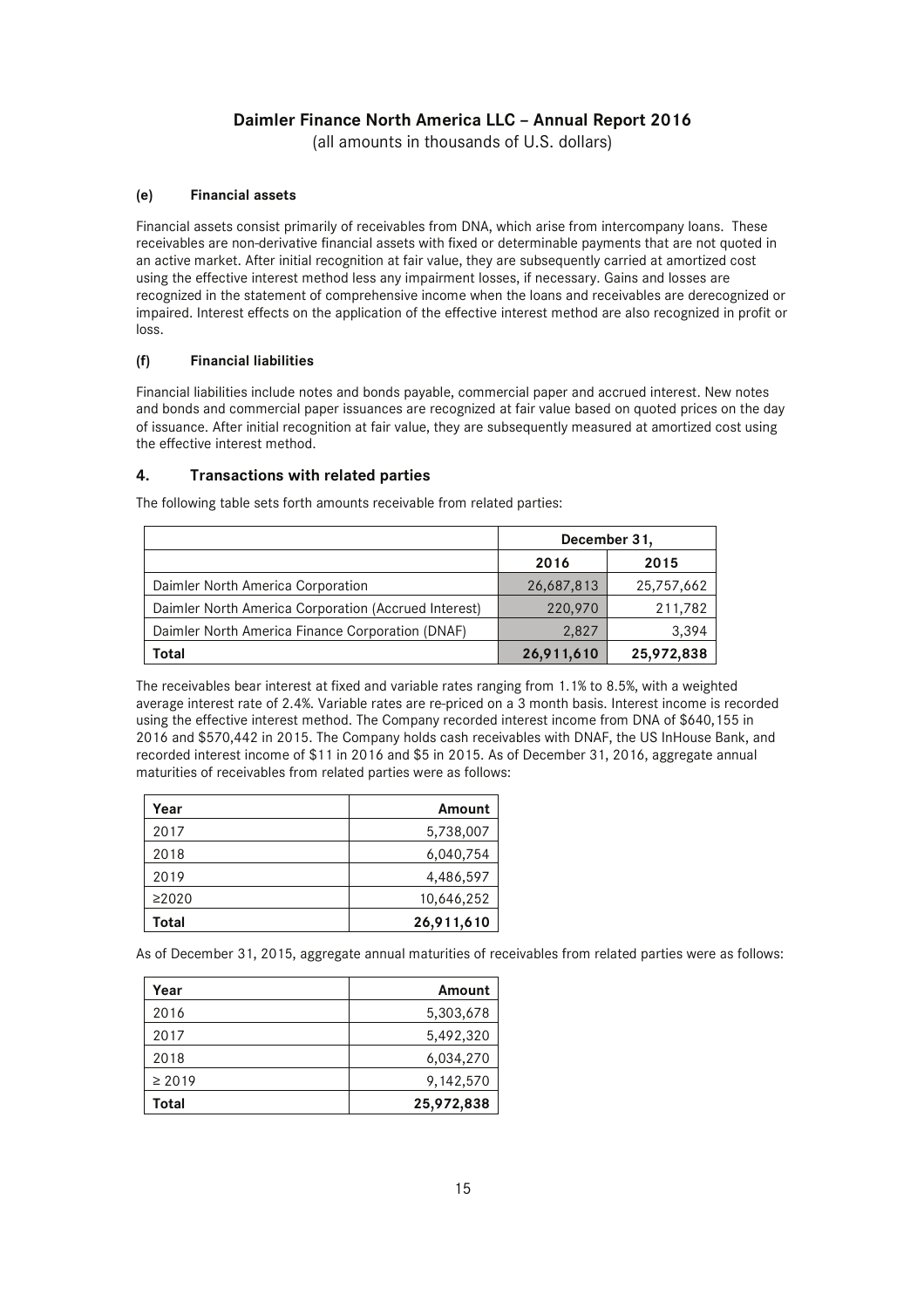(all amounts in thousands of U.S. dollars)

The following table sets forth amounts payable to related parties which result from guarantee fees:

|            | December 31, |        |  |
|------------|--------------|--------|--|
|            | 2016<br>2015 |        |  |
| Daimler AG | 19,248       | 19,728 |  |
| Total      | 19,248       | 19,728 |  |

DFNA is charged fees for the full and unconditional guarantees on its outstanding notes and bonds and commercial paper programs by DAG. These fees are calculated as a set percentage of the outstanding notes and bonds and commercial paper at the end of each month at any given year. These guarantee fees were \$31,261 and \$29,039 for the years ended December 31, 2016 and 2015, respectively.

DFNA is charged for administrative overhead expenses by DNA. These expenses were \$3,090 and \$3,194 for the years ended December 31, 2016 and 2015, respectively, and are included in administrative expenses in the statement of comprehensive income.

DFNA and DNA are also parties to agreements pursuant to which DNA reimburses DFNA for any and all expenses incurred in connection with the administration of DFNA's notes and bonds and commercial paper programs. These reimbursements are recognized in income.

There are no related party transactions with key management personnel as defined in IAS 24.

#### $5<sub>1</sub>$ Other financial income (expense), net

Other financial income (expense), net is comprised of the following:

|                                                          | 2016 | 2015 |
|----------------------------------------------------------|------|------|
| Result of foreign exchange transactions - gains (losses) |      | 15   |
| Total                                                    |      | 15   |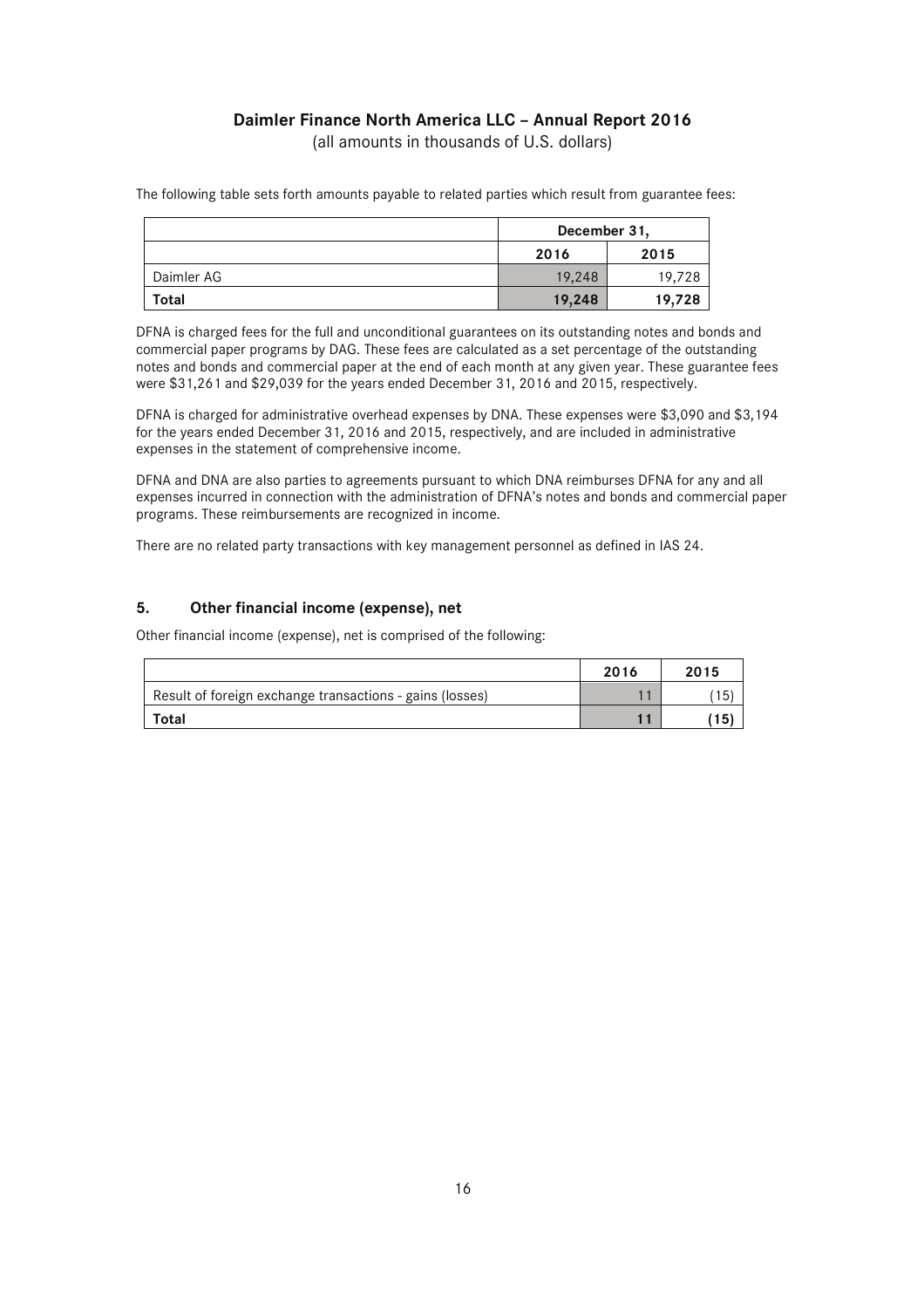(all amounts in thousands of U.S. dollars)

#### 6. **Financial instruments**

#### Carrying amounts and fair values of financial instruments  $(a)$

The following table shows the carrying amounts and fair values of the Company's financial instruments. The fair value of a financial instrument is the price that would be received to sell an asset or paid to transfer a liability in an orderly transaction between market participants at the measurement date. Given the varying influencing factors, the reported fair values can only be viewed as indicators of the prices that may actually be achieved on the market. The fair values of financial instruments were calculated on the basis of market information available on the balance sheet date.

|                                                  | December 31, 2016  |                   |                    | December 31, 2015 |
|--------------------------------------------------|--------------------|-------------------|--------------------|-------------------|
|                                                  | Carrying<br>amount | <b>Fair value</b> | Carrying<br>amount | Fair value        |
| Loans and receivables                            |                    |                   |                    |                   |
| Receivables from related<br>parties              | 26,690,640         | 27,473,098        | 25,761,056         | 26,349,183        |
| Accrued interest income<br>from DNA              | 220,970            | 220,970           | 211,782            | 211,782           |
| Total loans and receivables                      | 26,911,610         | 27,694,068        | 25,972,838         | 26,560,965        |
| <b>Total financial assets</b>                    | 26,911,610         | 27,694,068        | 25,972,838         | 26,560,965        |
| Financial liabilities at<br>amortized cost       |                    |                   |                    |                   |
| Notes and bonds payable                          | 26,671,272         | 27,453,729        | 25,216,367         | 25,804,494        |
| Commercial paper                                 |                    |                   | 524,833            | 524,833           |
| Payables to related parties                      | 19,248             | 19,248            | 19,728             | 19,728            |
| Accrued interest expense                         | 220,970            | 220,970           | 211,782            | 211,782           |
| Total financial liabilities at<br>amortized cost | 26,911,490         | 27,693,947        | 25,972,710         | 26,560,837        |
| <b>Total financial liabilities</b>               | 26,911,490         | 27,693,947        | 25,972,710         | 26,560,837        |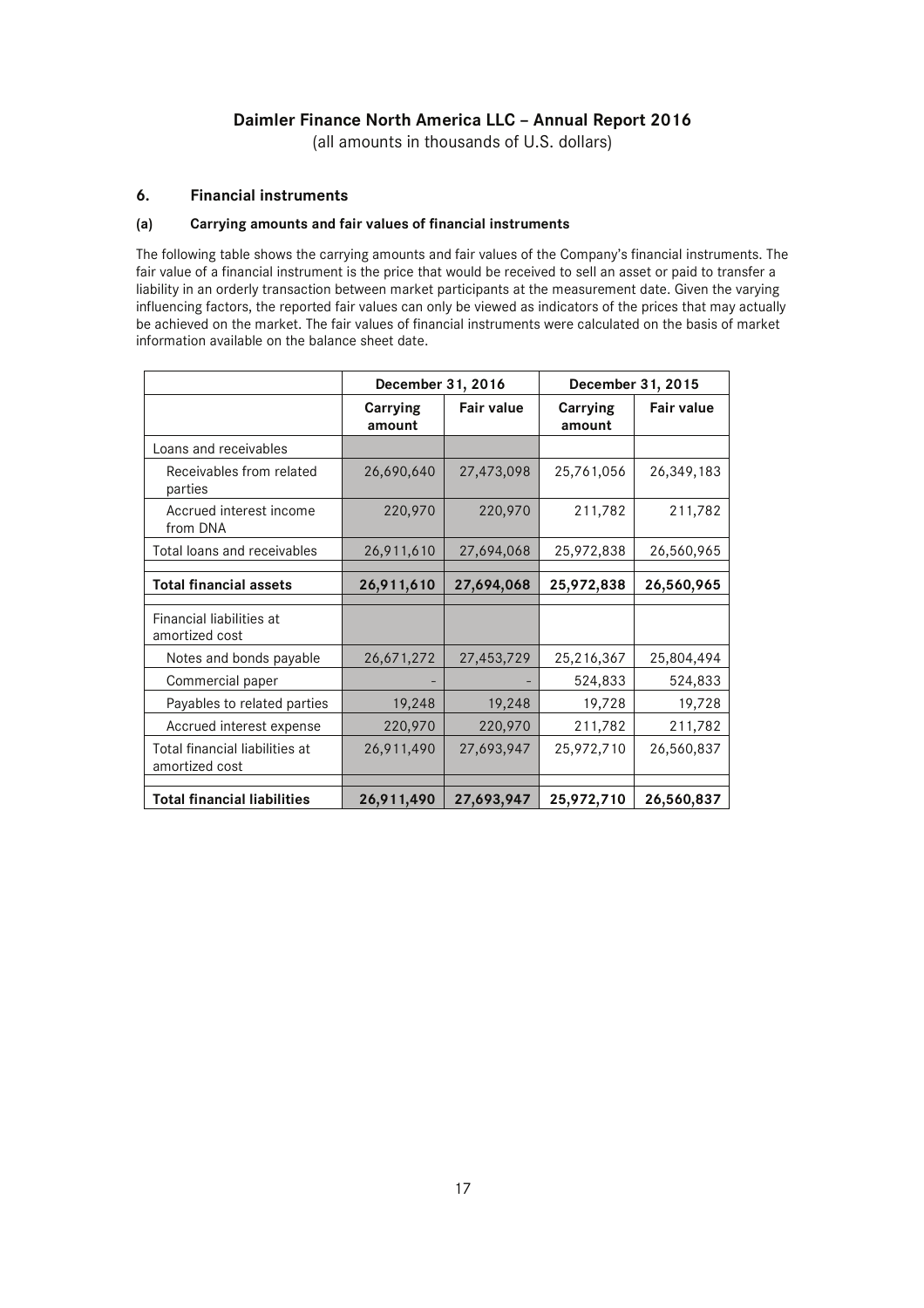(all amounts in thousands of U.S. dollars)

|                                                               | December 31, 2016 |            |                      | December 31, 2015        |              |            |                      |            |
|---------------------------------------------------------------|-------------------|------------|----------------------|--------------------------|--------------|------------|----------------------|------------|
|                                                               | <b>Total</b>      | Level $11$ | Level 2 <sup>2</sup> | Level $33$               | <b>Total</b> | Level $11$ | Level 2 <sup>2</sup> | Level $33$ |
| Loans and<br>receivables                                      | 27,694,068        | -          | 27,694,068           | $\overline{\phantom{a}}$ | 26,560,965   |            | 26,560,965           |            |
|                                                               |                   |            |                      |                          |              |            |                      |            |
| <b>Financial liabilities</b><br>measured at<br>amortized cost | 27,693,947        | 24,967,498 | 2,726,449            | $\overline{\phantom{a}}$ | 26,560,837   |            | 26,560,837           |            |
| thereof notes<br>and bonds                                    | 27,453,729        | 24,967,498 | 2,486,231            |                          | 25,804,494   |            | 25,804,494           |            |
| thereof other<br>financial<br>liabilities                     | 240,218           |            | 240,218              |                          | 756,343      |            | 756,343              |            |

Financial assets and liabilities not measured at fair value are classified into the following fair value hierarchy:

<sup>1</sup> Fair value measurement based on quoted prices (unadjusted) in active markets for identical assets or liabilities.

<sup>2</sup> Fair value measurement based on inputs for the asset or liability that are observable on active markets either directly (i.e. as prices) or indirectly (i.e. derived from prices).

<sup>3</sup> Fair value measurement based on inputs for the asset or liability that are not observable market data.

The fair values of financial instruments were calculated on the basis of market information available at the reporting date using the methods and assumptions presented below. Due to the short nature of accrued interest income, interest expense, and payables to related parties, management assumes that their fair values are equal to the carrying amounts.

### Receivables from related parties

DFNA intends to hold receivables from DNA to maturity. None of these receivables have been derecognized or are impaired, and the Company does not believe that these receivables are at risk of being impaired. The Company believes that the fair value of the receivables from DNA approximates the fair value of the external notes and bonds payable and commercial paper at December 31, 2016 and 2015, as the terms and interest rates of the receivables from DNA are intended to mirror DFNA's external borrowings such that interest expense and debt maturities with third parties are offset by corresponding interest income and loan maturities from DNA.

### Notes and bonds payable

When available, the Company uses quoted market prices for its issued identical notes and bonds and classifies such instruments as Level 1 in the fair value hierarchy. If quoted market prices are not available, the fair value of notes and bonds is determined based on internal models calculating present values of the estimated cash flows and using observable inputs such as interest rates for similar types of instruments. Notes and bonds measured using simple proprietary models based on observable inputs are classified as Level 2 in the fair value hierarchy.

### **Commercial paper**

Because of the short maturities of these financial instruments, the carrying amount approximates the fair value.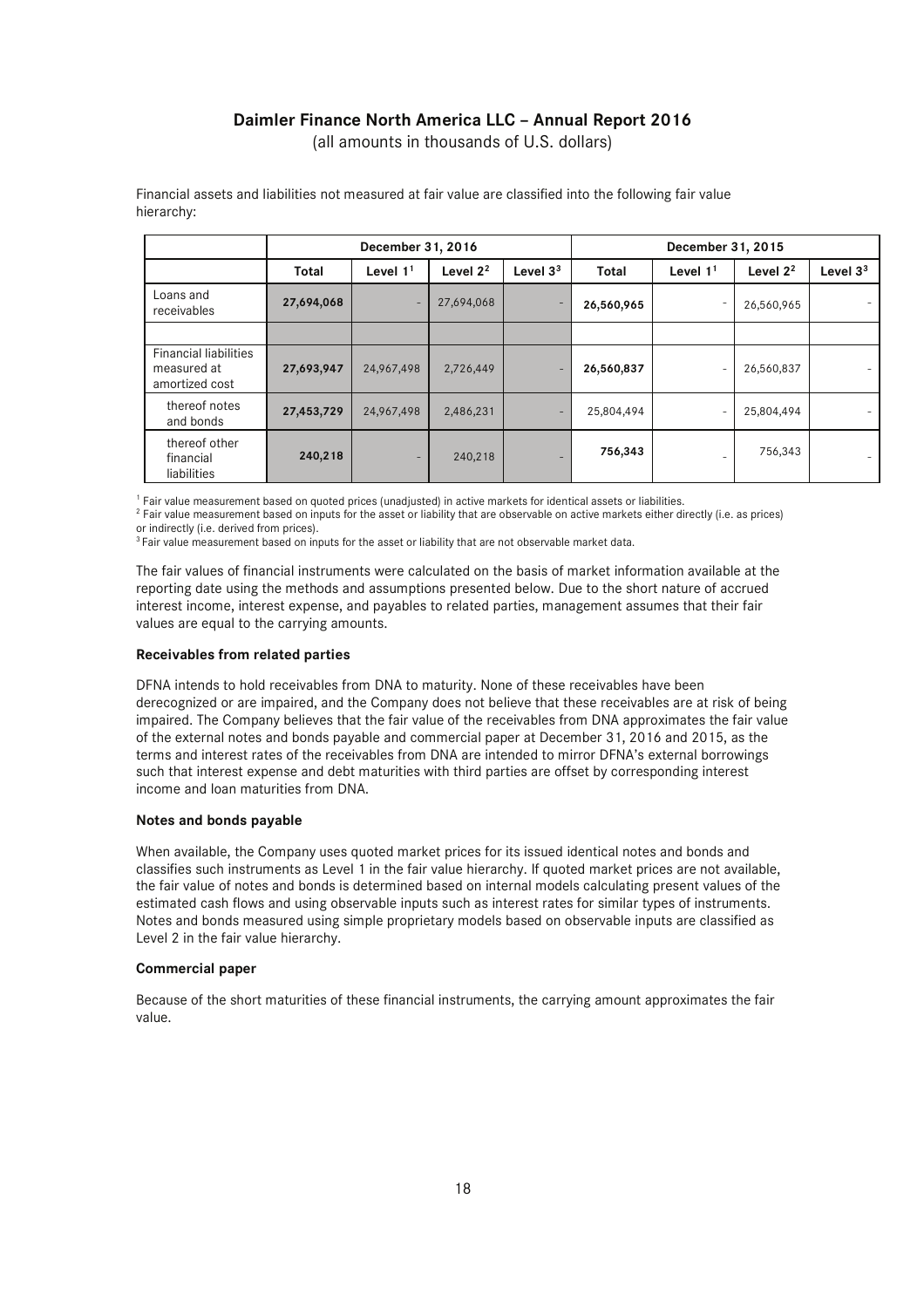(all amounts in thousands of U.S. dollars)

#### Notes and bonds payable  $(b)$

DFNA's obligations under the notes and bonds program are fully and unconditionally guaranteed by its ultimate parent company, DAG. Contemporaneously, DFNA and DNA entered into an agreement according to which DNA reimburses DFNA for any and all fees incurred by DFNA in the course of the administration of the program.

|                                        | Currency   | Nominal<br>interest rate | Year of<br>maturity | <b>Face value</b> | Carrying<br>amount |
|----------------------------------------|------------|--------------------------|---------------------|-------------------|--------------------|
| <b>US-Dollar Notes and Bonds</b>       |            |                          |                     |                   |                    |
| Medium Term Note                       | <b>USD</b> | 2.950%                   | 2017                | 600,000           | 599,928            |
| Medium Term Note                       | <b>USD</b> | Libor+0.55%              | 2017                | 150,000           | 149,991            |
| Medium Term Note                       | <b>USD</b> | Libor+0.30%              | 2017                | 250,000           | 249,969            |
| Medium Term Note                       | <b>USD</b> | Libor+0.35%              | 2017                | 700,000           | 699,912            |
| Medium Term Note                       | <b>USD</b> | 1.125%                   | 2017                | 800,000           | 799,837            |
| Medium Term Note                       | <b>USD</b> | 2.400%                   | 2017                | 500,000           | 499,865            |
| Medium Term Note                       | <b>USD</b> | 1.375%                   | 2017                | 1,150,000         | 1,148,796          |
| Medium Term Note                       | <b>USD</b> | Libor+0.34%              | 2017                | 350,000           | 349,891            |
| Medium Term Note                       | <b>USD</b> | 1.600%                   | 2017                | 450,000           | 449,723            |
| Medium Term Note                       | <b>USD</b> | Libor+0.71%              | 2017                | 550,000           | 549,757            |
| Medium Term Note                       | <b>USD</b> | 1.875%                   | 2018                | 1,000,000         | 998,408            |
| Medium Term Note                       | <b>USD</b> | Libor+0.42%              | 2018                | 500,000           | 499,611            |
| Medium Term Note                       | <b>USD</b> | 1.650%                   | 2018                | 1,000,000         | 998,819            |
| Medium Term Note                       | <b>USD</b> | Libor+0.45%              | 2018                | 250,000           | 249,771            |
| Medium Term Note                       | <b>USD</b> | 1.650%                   | 2018                | 800,000           | 798,731            |
| Medium Term Note                       | <b>USD</b> | Libor+0.86%              | 2018                | 250,000           | 249,802            |
| Medium Term Note                       | <b>USD</b> | 2.375%                   | 2018                | 1,250,000         | 1,247,846          |
| Medium Term Note                       | <b>USD</b> | 2.000%                   | 2018                | 1,000,000         | 997,766            |
| Medium Term Note                       | <b>USD</b> | 1.500%                   | 2019                | 1,500,000         | 1,495,528          |
| Medium Term Note                       | <b>USD</b> | Libor+0.74%              | 2019                | 250,000           | 249,581            |
| Medium Term Note                       | <b>USD</b> | 1.750%                   | 2019                | 1,100,000         | 1,096,432          |
| Medium Term Note                       | <b>USD</b> | Libor+0.62%              | 2019                | 400,000           | 399,244            |
| Medium Term Note                       | <b>USD</b> | 2.250%                   | 2019                | 750,000           | 747,101            |
| Medium Term Note                       | <b>USD</b> | 2.250%                   | 2019                | 500,000           | 498,711            |
| Medium Term Note                       | <b>USD</b> | 2.250%                   | 2020                | 1,250,000         | 1,246,016          |
| Medium Term Note                       | <b>USD</b> | 2.450%                   | 2020                | 1,300,000         | 1,295,891          |
| Medium Term Note                       | <b>USD</b> | 2.125%                   | 2020                | 400,000           | 397,876            |
| Medium Term Note                       | <b>USD</b> | 2.125%                   | 2020                | 100,000           | 100,002            |
| Medium Term Note                       | <b>USD</b> | 2.700%                   | 2020                | 850,000           | 847,155            |
| Medium Term Note                       | <b>USD</b> | 2.875%                   | 2021                | 650,000           | 648,051            |
| Medium Term Note                       | <b>USD</b> | 3.875%                   | 2021                | 750,000           | 744,555            |
| Medium Term Note                       | <b>USD</b> | 2.000%                   | 2021                | 1,250,000         | 1,246,661          |
| Medium Term Note                       | <b>USD</b> | 2.200%                   | 2021                | 1,000,000         | 997,294            |
| Medium Term Note                       | <b>USD</b> | 3.250%                   | 2024                | 500,000           | 495,210            |
| Medium Term Note                       | <b>USD</b> | 3.300%                   | 2025                | 650,000           | 647,113            |
| Medium Term Note                       | <b>USD</b> | 3.500%                   | 2025                | 500,000           | 496,601            |
| Bond                                   | <b>USD</b> | 8.500%                   | 2031                | 1,500,000         | 1,483,827          |
| <b>Total US-Dollar Notes and Bonds</b> |            |                          |                     | 26,750,000        | 26,671,272         |
| Total                                  |            |                          |                     |                   | 26,671,272         |

Terms and conditions of notes and bonds payable outstanding at December 31, 2016 are as followed: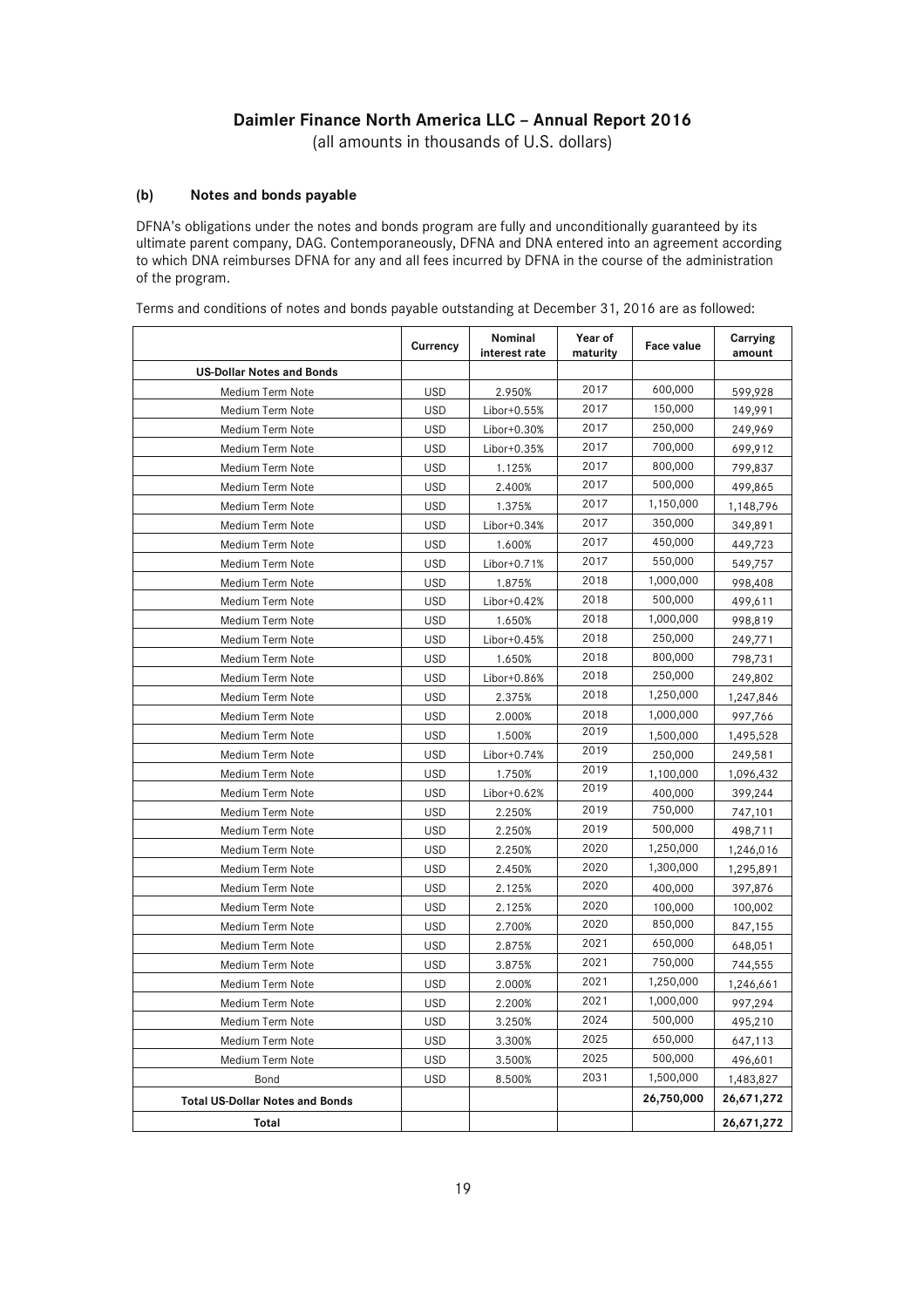(all amounts in thousands of U.S. dollars)

#### $(c)$ **Commercial paper**

In February 2011, DFNA entered into a \$3,000,000 private placement of a commercial paper program. The commercial paper balance was \$0 at December 31, 2016 compared to \$524,833 at December 31, 2015. DFNA's obligations under the commercial paper program are fully and unconditionally guaranteed by its ultimate parent company, DAG.

#### $\overline{7}$ . **Management of financial risks**

#### $(a)$ Introduction

The global nature of the Daimler businesses in the US exposes DFNA indirectly to the risks listed below:

- $\bullet$  credit risk
- liquidity risk
- finance market risks

However, the resulting effects of these risks on the Company's financial position, cash flows and profitability are all offset by the existing reimbursement agreements between DFNA and DNA as well as the unconditional guarantee issued by DAG for DFNA's outstanding notes and bonds and commercial paper. As a result, the Company is exposed to DNA's, and indirectly to its ultimate parent DAG's, intent and ability to effect the repayment of these receivables and honor the unconditional guarantee.

This note presents information about the Company's exposure to each of the above risks, and the objectives, policies and processes for measuring and managing risk. As part of its policies and processes for managing and measuring, if necessary, these risks, the Company monitors DAG's liquidity position. DAG's financial statements are publicly available.

Debt ratings are an assessment by the rating agencies of the credit risk associated with DAG and are based on information provided by DAG or other sources. Lower ratings generally result in higher borrowing costs and reduced access to capital markets. Standard & Poor's Rating Services ("S&P"), Moody's Investors Service, Inc. ("Moody's"), Fitch Ratings Ltd. ("Fitch") and The Canadian agency DBRS ("DBRS") rate DAG's commercial paper (short-term) and senior unsecured long-term debt (long-term). DAG's ratings as of 2016 were as follow:

|                 | S&P | Moody's | <b>Fitch</b> | <b>DBRS</b> |
|-----------------|-----|---------|--------------|-------------|
| Short-term debt | A-1 | $P-2$   | 口つ           | $R-1$ (low) |
| Long-term debt  |     | AЗ      | д-           | A (low)     |

DAG's ratings as of 2015 were as follow:

|                 | S&P | Moody's | <b>Fitch</b> | <b>DBRS</b> |
|-----------------|-----|---------|--------------|-------------|
| Short-term debt | A-2 | $P-2$   | F2           | $R-1$ (low) |
| Long-term debt  | А-  | AЗ      | А-           | A (low      |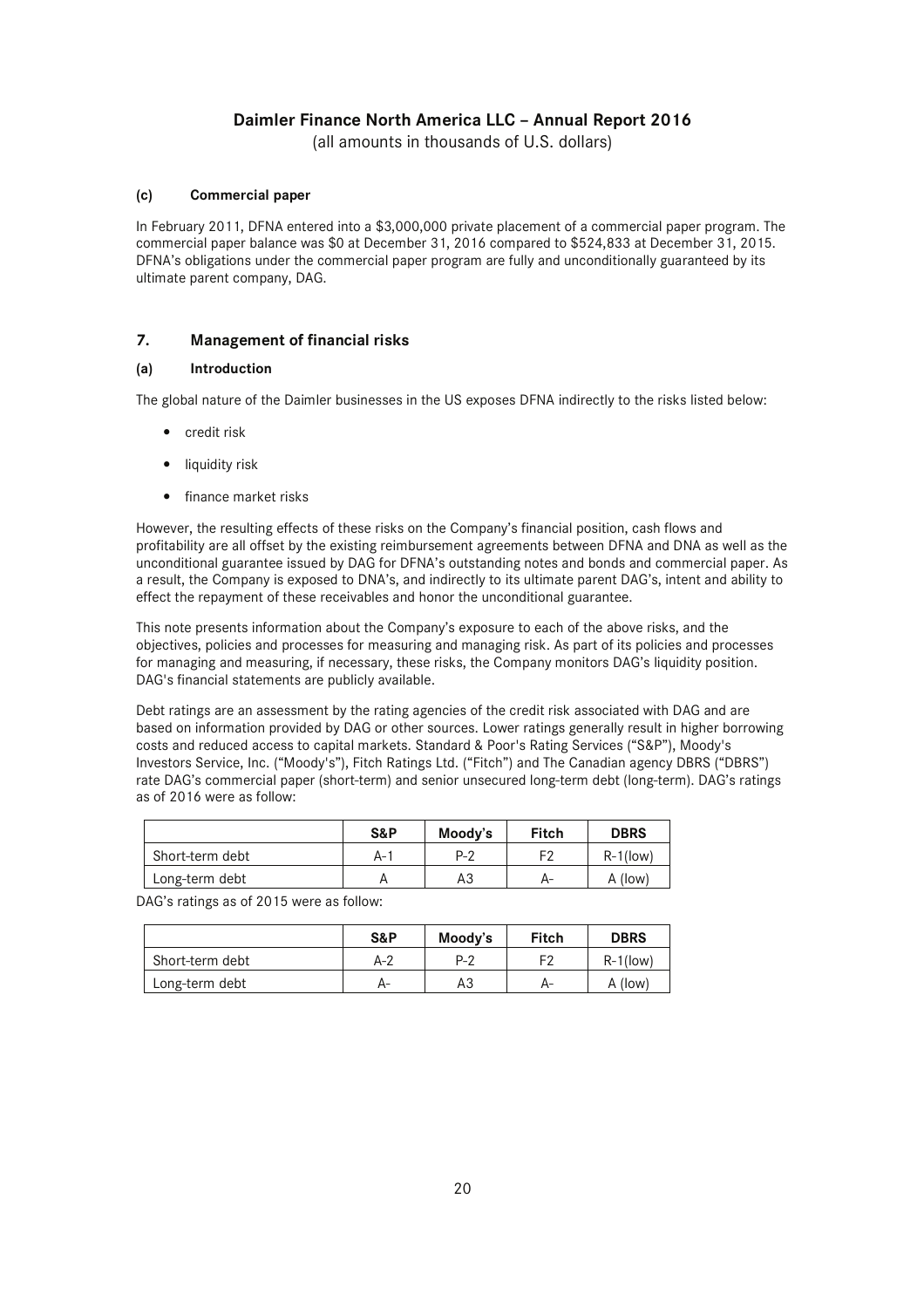(all amounts in thousands of U.S. dollars)

#### $(b)$ General information on financial risks

DFNA applies the guidelines established by its ultimate parent company, DAG, and when necessary, establishes its own guidelines unique to the transactions of the Company. The guidelines are established for risk controlling procedures and for the use of financial instruments, including a clear segregation of duties with regard to operating financial activities, settlement, accounting and controlling of financial instruments. The guidelines upon which the Company's risk management processes are based are designed to identify and analyze these risks, to set appropriate risk limits and controls and to monitor the risks by means of reliable and up-to-date administrative and information systems. The guidelines and systems are regularly reviewed and adjusted to changes in markets and businesses.

#### **Credit risk**  $(c)$

Credit risk is the risk of economic loss arising from counterparty's failure to repay or service debt in accordance with the contractual terms. Credit risk encompasses both the direct risk of default and the risk of a deterioration of creditworthiness as well as concentration risks.

The Company's assets consist primarily of receivables from DNA. As a result, the Company is exposed to DNA's, and indirectly to its ultimate parent DAG's, intent and ability to effect the repayment of these receivables. The maximum exposure to credit risk at the reporting date from receivables is equal to the carrying amount, which is equal to the total assets of the Company. As part of its policies and processes for managing and measuring, if necessary, the Company's exposure to credit risk, the Company monitors DAG's liquidity position.

#### $(d)$ **Liquidity risk**

Liquidity risk encompasses the risk that the Company will encounter difficulty in meeting obligations associated with its financial liabilities in full when due. DFNA's source of liquidity is its external borrowings. The funds are primarily used to finance working capital and capital expenditure requirements as well as the cash needs of the lease and financing business of the DNA subsidiaries.

Depending on its cash needs and market conditions, DFNA issues bonds and notes and commercial paper in various currencies. Adverse changes in the capital markets could increase DFNA's funding costs and limit the Company's financial flexibility.

In September 2013, the Company, together with DAG and other DAG subsidiaries, entered into a Euro 9 billion credit facility for a five year term and two extension options of one year in total with a syndicate of international banks. In 2014, DAG exercised the option to extend the credit line by a further year until 2019. In 2015, DAG exercised the second extension option to extend the credit line by a further year until 2020. This facility provides funds for general corporate purposes. Prior approval from DAG is required before the Company can access this credit line. At the end of 2016 and through the issuance date of these financial statements, this facility was not utilized by the Company.

The liquidity runoff shown in the following table provides an insight into how the liquidity situation of the Company is affected by the cash flows of financial liabilities as of December 31, 2016. It comprises a runoff of the undiscounted contractual principal and interest cash outflows of the financing liabilities and undiscounted payments from other financing liabilities.

|                                | Total      | 2017      | 2018      | 2019      | 2020      | 2021      | $\geq 2022$ |
|--------------------------------|------------|-----------|-----------|-----------|-----------|-----------|-------------|
| Notes and bonds<br>- principal | 26,750,000 | 5,500,000 | 6,050,000 | 4,500,000 | 3,900,000 | 3,650,000 | 3,150,000   |
| Notes and bonds<br>- interest  | 3,634,428  | 631,066   | 538,663   | 455,818   | 335,700   | 268,106   | 1,405,075   |
| Payables to<br>related parties | 19,248     | 19,248    |           |           |           |           | -           |
| Total                          | 30,403,676 | 6,150,314 | 6,588,663 | 4,955,818 | 4,235,700 | 3,918,106 | 4,555,075   |